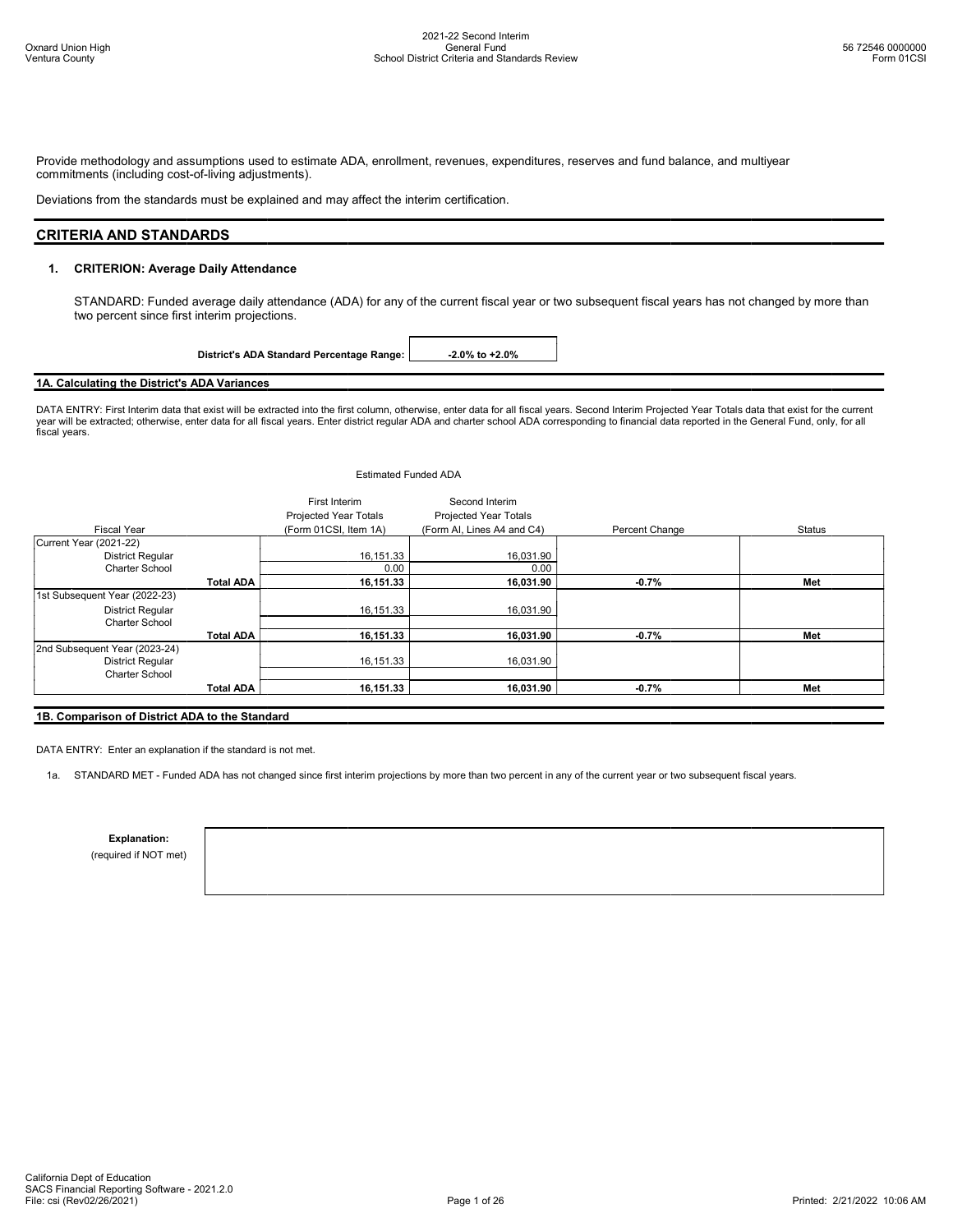### 2. CRITERION: Enrollment

STANDARD: Projected enrollment for any of the current fiscal year or two subsequent fiscal years has not changed by more than two percent since first interim projections.

|--|

# 2A. Calculating the District's Enrollment Variances

DATA ENTRY: First Interim data that exist will be extracted; otherwise, enter data into the first column for all fiscal years. Enter data in the second column for all fiscal years. Enter district regular enrollment and charter school enrollment corresponding to financial data reported in the General Fund, only, for all fiscal years.

| Enrollment                    |                       |                 |                |        |
|-------------------------------|-----------------------|-----------------|----------------|--------|
|                               | First Interim         | Second Interim  |                |        |
| <b>Fiscal Year</b>            | (Form 01CSI, Item 2A) | CBEDS/Projected | Percent Change | Status |
| Current Year (2021-22)        |                       |                 |                |        |
| District Regular              | 17,399                | 17,394          |                |        |
| <b>Charter School</b>         |                       |                 |                |        |
| <b>Total Enrollment</b>       | 17,399                | 17,394          | $0.0\%$        | Met    |
| 1st Subsequent Year (2022-23) |                       |                 |                |        |
| District Regular              | 17,399                | 17,394          |                |        |
| <b>Charter School</b>         |                       |                 |                |        |
| <b>Total Enrollment</b>       | 17,399                | 17,394          | $0.0\%$        | Met    |
| 2nd Subsequent Year (2023-24) |                       |                 |                |        |
| District Regular              | 17,399                | 17,394          |                |        |
| <b>Charter School</b>         |                       |                 |                |        |
| <b>Total Enrollment</b>       | 17,399                | 17,394          | $0.0\%$        | Met    |
|                               |                       |                 |                |        |

### 2B. Comparison of District Enrollment to the Standard

DATA ENTRY: Enter an explanation if the standard is not met.

1a. STANDARD MET - Enrollment projections have not changed since first interim projections by more than two percent for the current year and two subsequent fiscal years.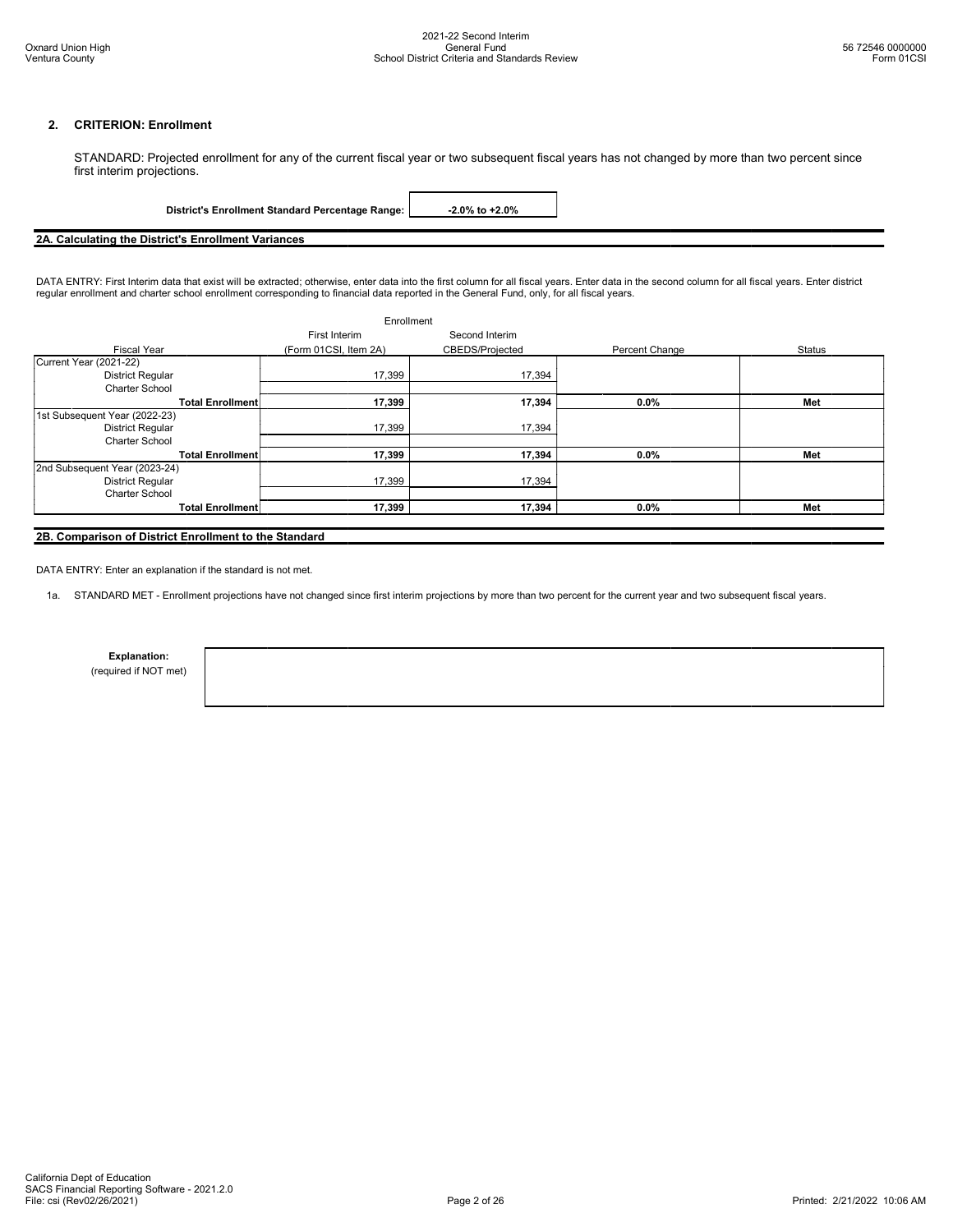### 3. CRITERION: ADA to Enrollment

STANDARD: Projected second period (P-2) average daily attendance (ADA) to enrollment ratio for any of the current fiscal year or two subsequent fiscal years has not increased from the historical average ratio from the three prior fiscal years by more than one half of one percent (0.5%).

### 3A. Calculating the District's ADA to Enrollment Standard

DATA ENTRY: Unaudited Actuals data that exist will be extracted into the P-2 ADA column for the First Prior Year; otherwise, enter First Prior Year data. P-2 ADA for the second and third prior years are preloaded. First Interim data that exist will be extracted into the Enrollment column; otherwise, enter Enrollment data for all fiscal years. Data should reflect district regular and charter school ADA/enrollment corresponding to financial data reported in the General Fund, only, for all fiscal years.

|                             | P-2 ADA                                                                     | Enrollment                       |                         |
|-----------------------------|-----------------------------------------------------------------------------|----------------------------------|-------------------------|
|                             | <b>Unaudited Actuals</b>                                                    | <b>CBEDS Actual</b>              | <b>Historical Ratio</b> |
| Fiscal Year                 | (Form A, Lines A4 and C4)                                                   | (Form 01CSI, Item 3A)            | of ADA to Enrollment    |
| Third Prior Year (2018-19)  |                                                                             |                                  |                         |
| <b>District Regular</b>     | 15,630                                                                      | 16,701                           |                         |
| Charter School              |                                                                             |                                  |                         |
| <b>Total ADA/Enrollment</b> | 15,630                                                                      | 16,701                           | 93.6%                   |
| Second Prior Year (2019-20) |                                                                             |                                  |                         |
| <b>District Regular</b>     | 15.688                                                                      | 16,839                           |                         |
| Charter School              |                                                                             |                                  |                         |
| <b>Total ADA/Enrollment</b> | 15,688                                                                      | 16,839                           | 93.2%                   |
| First Prior Year (2020-21)  |                                                                             |                                  |                         |
| <b>District Regular</b>     | 15,979                                                                      | 17,335                           |                         |
| Charter School              |                                                                             |                                  |                         |
| <b>Total ADA/Enrollment</b> | 15,979                                                                      | 17,335                           | 92.2%                   |
|                             |                                                                             | <b>Historical Average Ratio:</b> | 93.0%                   |
|                             |                                                                             |                                  |                         |
|                             | District's ADA to Enrollment Standard (historical average ratio plus 0.5%): |                                  | 93.5%                   |

### 3B. Calculating the District's Projected Ratio of ADA to Enrollment

DATA ENTRY: Estimated P-2 ADA will be extracted into the first column for the Current Year; enter data in the first column for the subsequent fiscal years. Data should reflect district regular and charter school ADA/enrollment corresponding to financial data reported in the General Fund, only, for all fiscal years. All other data are extracted.

|                               | Estimated P-2 ADA          | Enrollment<br><b>CBEDS/Projected</b> |                            |        |
|-------------------------------|----------------------------|--------------------------------------|----------------------------|--------|
| <b>Fiscal Year</b>            | (Form AI, Lines A4 and C4) | (Criterion 2, Item 2A)               | Ratio of ADA to Enrollment | Status |
| Current Year (2021-22)        |                            |                                      |                            |        |
| <b>District Regular</b>       | 16,032                     | 17,394                               |                            |        |
| Charter School                | $\Omega$                   |                                      |                            |        |
| <b>Total ADA/Enrollment</b>   | 16,032                     | 17,394                               | 92.2%                      | Met    |
| 1st Subsequent Year (2022-23) |                            |                                      |                            |        |
| <b>District Regular</b>       | 16,032                     | 17,394                               |                            |        |
| <b>Charter School</b>         |                            |                                      |                            |        |
| <b>Total ADA/Enrollment</b>   | 16,032                     | 17,394                               | 92.2%                      | Met    |
| 2nd Subsequent Year (2023-24) |                            |                                      |                            |        |
| District Regular              | 16,032                     | 17,394                               |                            |        |
| <b>Charter School</b>         |                            |                                      |                            |        |
| <b>Total ADA/Enrollment</b>   | 16,032                     | 17,394                               | 92.2%                      | Met    |

### 3C. Comparison of District ADA to Enrollment Ratio to the Standard

DATA ENTRY: Enter an explanation if the standard is not met.

1a. STANDARD MET - Projected P-2 ADA to enrollment ratio has not exceeded the standard for the current year and two subsequent fiscal years.

Explanation:

(required if NOT met)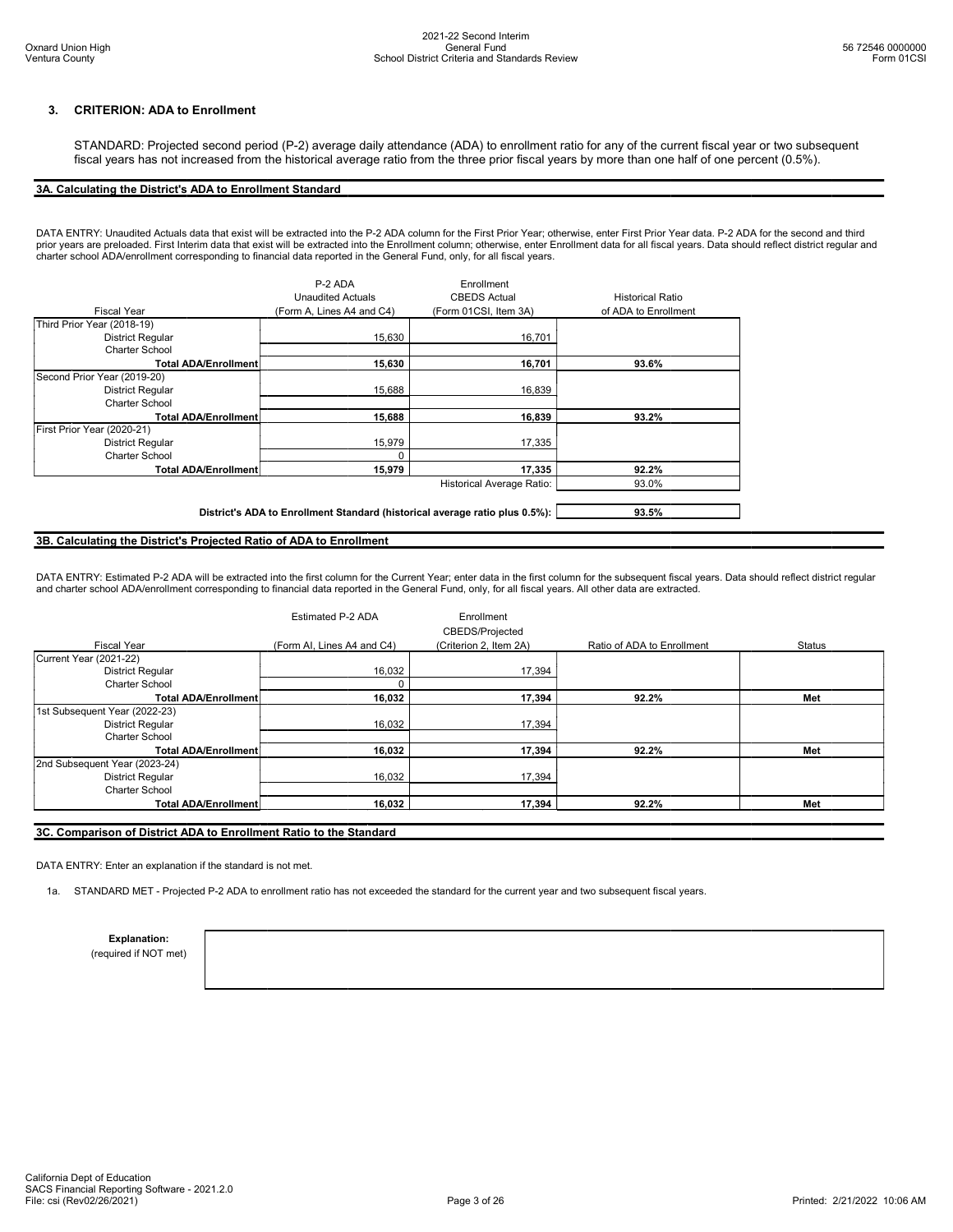### 4. CRITERION: LCFF Revenue

STANDARD: Projected LCFF revenue for any of the current fiscal year or two subsequent fiscal years has not changed by more than two percent since first interim projections.

District's LCFF Revenue Standard Percentage Range: -2.0% to +2.0%

### 4A. Calculating the District's Projected Change in LCFF Revenue

DATA ENTRY: First Interim data that exist will be extracted; otherwise, enter data into the first column. In the Second Interim column, Current Year data are extracted; enter data for the two subsequent years.

| <b>LCFF Revenue</b>                      |                                 |                       |                |               |  |  |
|------------------------------------------|---------------------------------|-----------------------|----------------|---------------|--|--|
| (Fund 01, Objects 8011, 8012, 8020-8089) |                                 |                       |                |               |  |  |
|                                          | Second Interim<br>First Interim |                       |                |               |  |  |
| <b>Fiscal Year</b>                       | (Form 01CSI, Item 4A)           | Projected Year Totals | Percent Change | <b>Status</b> |  |  |
| Current Year (2021-22)                   | 204,350,450.00                  | 202.298.806.00        | $-1.0%$        | Met           |  |  |
| 1st Subsequent Year (2022-23)            | 209,842,705.00                  | 212,789,155.00        | 1.4%           | Met           |  |  |
| 2nd Subsequent Year (2023-24)            | 216,111,129.00                  | 219.568.486.00        | '.6%           | Met           |  |  |
|                                          |                                 |                       |                |               |  |  |

### 4B. Comparison of District LCFF Revenue to the Standard

DATA ENTRY: Enter an explanation if the standard is not met.

1a. STANDARD MET - LCFF revenue has not changed since first interim projections by more than two percent for the current year and two subsequent fiscal years.

Explanation:

(required if NOT met)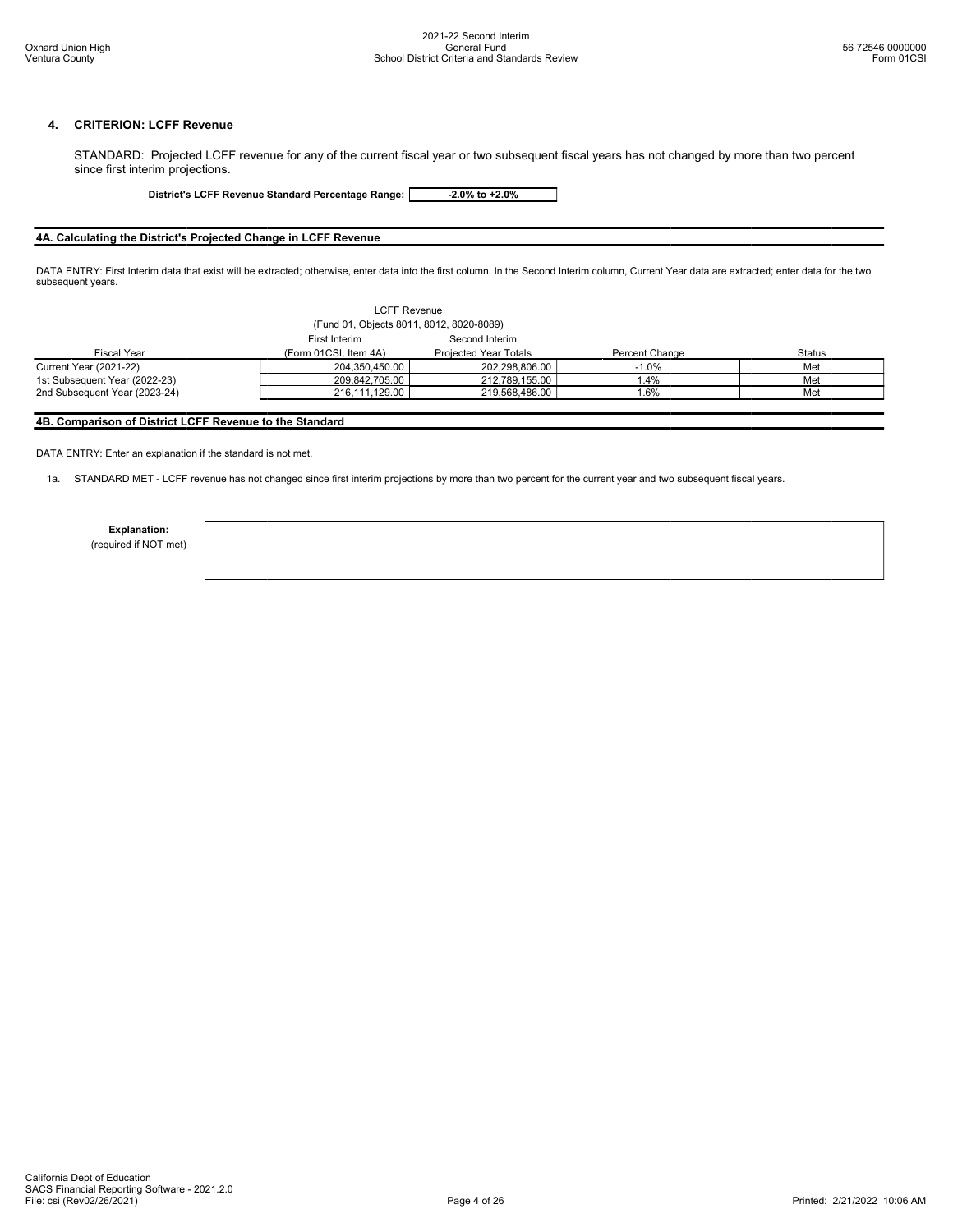## 5. CRITERION: Salaries and Benefits

STANDARD: Projected ratio of total unrestricted salaries and benefits to total unrestricted general fund expenditures for any of the current fiscal year or two subsequent fiscal years has not changed from the historical average ratio from the three prior fiscal years by more than the greater of three percent or the district's required reserves percentage.

### 5A. Calculating the District's Historical Average Ratio of Unrestricted Salaries and Benefits to Total Unrestricted General Fund Expenditures

DATA ENTRY: Unaudited Actuals data that exist for the First Prior Year will be extracted; otherwise, enter data for the First Prior Year. Unaudited Actuals data for the second and third prior years are preloaded.

| Unaudited Actuals - Unrestricted<br>(Resources 0000-1999)<br>Ratio |                                                    |                              |                                    |  |  |  |
|--------------------------------------------------------------------|----------------------------------------------------|------------------------------|------------------------------------|--|--|--|
|                                                                    | Salaries and Benefits<br><b>Total Expenditures</b> |                              |                                    |  |  |  |
| Fiscal Year                                                        | (Form 01, Objects 1000-3999)                       | (Form 01, Objects 1000-7499) | to Total Unrestricted Expenditures |  |  |  |
| Third Prior Year (2018-19)                                         | 157,305,953.04                                     | 177,084,526.46               | 88.8%                              |  |  |  |
| Second Prior Year (2019-20)                                        | 161,787,767.05                                     | 184,586,978.46               | 87.6%                              |  |  |  |
| First Prior Year (2020-21)                                         | 161,433,033.81                                     | 184,895,675.01               | 87.3%                              |  |  |  |
|                                                                    | Historical Average Ratio:<br>87.9%                 |                              |                                    |  |  |  |

|                                           | Current Year<br>$(2021 - 22)$ | 1st Subsequent Year<br>$(2022 - 23)$ | 2nd Subsequent Year<br>$(2023 - 24)$ |
|-------------------------------------------|-------------------------------|--------------------------------------|--------------------------------------|
| District's Reserve Standard Percentage    |                               |                                      |                                      |
| (Criterion 10B, Line 4)                   | 3.0%                          | 3.0%                                 | 3.0%                                 |
| District's Salaries and Benefits Standard |                               |                                      |                                      |
| (historical average ratio, plus/minus the |                               |                                      |                                      |
| greater of 3% or the district's reserve   |                               |                                      |                                      |
| standard percentage):                     | 84.9% to 90.9%                | 84.9% to 90.9%                       | 84.9% to 90.9%                       |

### 5B. Calculating the District's Projected Ratio of Unrestricted Salaries and Benefits to Total Unrestricted General Fund Expenditures

DATA ENTRY: If Form MYPI exists, Projected Year Totals data for the two subsequent years will be extracted; if not, enter Projected Year Totals data. Projected Year Totals data for Current Year are extracted.

| Projected Year Totals - Unrestricted |                               |                               |                                       |               |  |  |
|--------------------------------------|-------------------------------|-------------------------------|---------------------------------------|---------------|--|--|
|                                      | (Resources 0000-1999)         |                               |                                       |               |  |  |
|                                      | Salaries and Benefits         | <b>Total Expenditures</b>     | Ratio                                 |               |  |  |
|                                      | (Form 01I, Objects 1000-3999) | (Form 01I, Objects 1000-7499) | of Unrestricted Salaries and Benefits |               |  |  |
| <b>Fiscal Year</b>                   | (Form MYPI, Lines B1-B3)      | (Form MYPI, Lines B1-B8, B10) | to Total Unrestricted Expenditures    | <b>Status</b> |  |  |
| Current Year (2021-22)               | 179,094,025.00                | 201,798,493.00                | 88.7%                                 | Met           |  |  |
| 1st Subsequent Year (2022-23)        | 182,039,089.00                | 206.272.951.00                | 88.3%                                 | Met           |  |  |
| 2nd Subsequent Year (2023-24)        | 189,895,560.00                | 214,909,563.00                | 88.4%                                 | Met           |  |  |
|                                      |                               |                               |                                       |               |  |  |

### 5C. Comparison of District Salaries and Benefits Ratio to the Standard

DATA ENTRY: Enter an explanation if the standard is not met.

1a. STANDARD MET - Ratio of total unrestricted salaries and benefits to total unrestricted expenditures has met the standard for the current year and two subsequent fiscal years.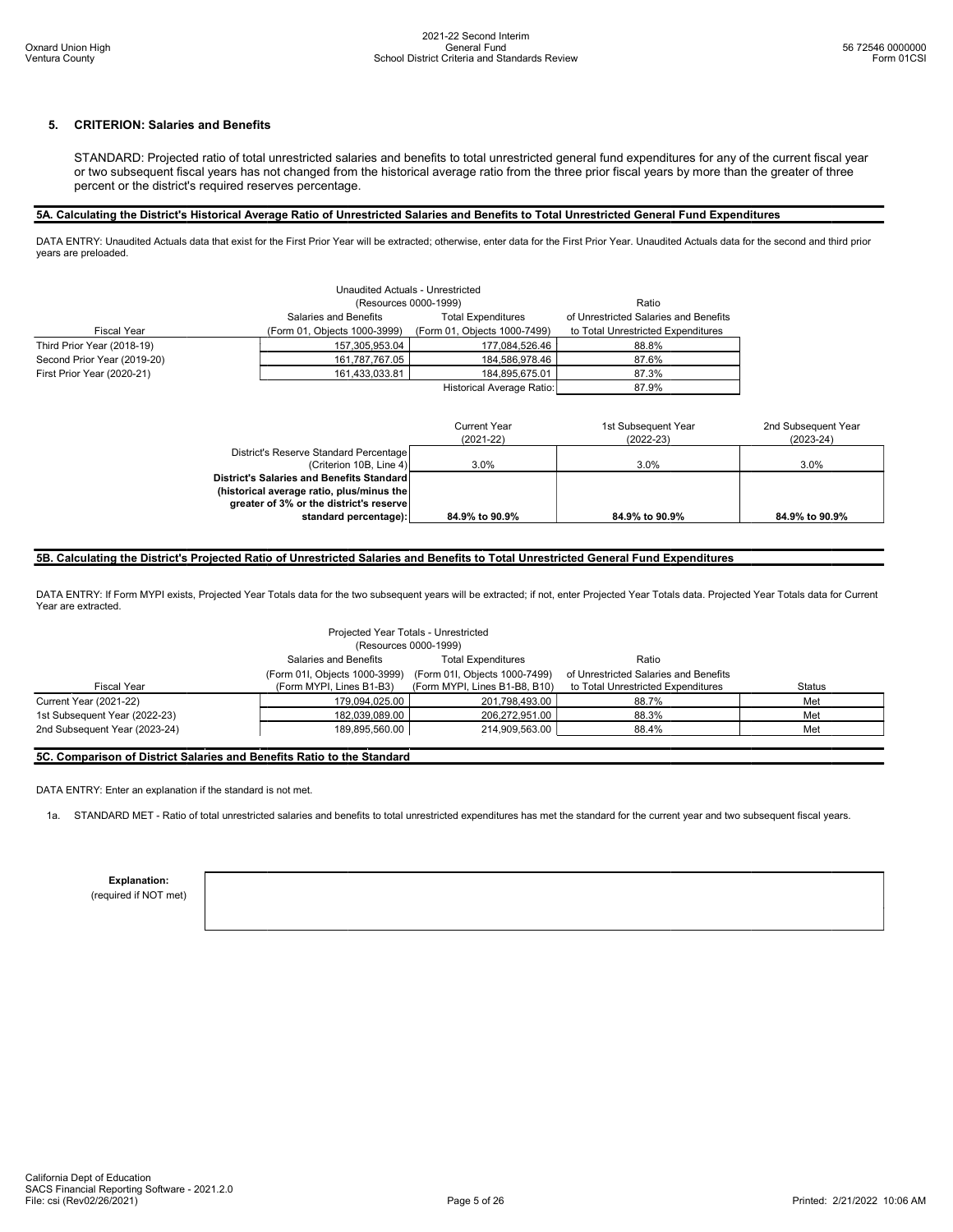### 6. CRITERION: Other Revenues and Expenditures

STANDARD: Projected operating revenues (including federal, other state and other local) or expenditures (including books and supplies, and services and other operating), for any of the current fiscal year or two subsequent fiscal years, have not changed by more than five percent since first interim projections.

Changes that exceed five percent in any major object category must be explained.

| District's Other Revenues and Expenditures Standard Percentage Range:    | $-5.0\%$ to $+5.0\%$ |
|--------------------------------------------------------------------------|----------------------|
| District's Other Revenues and Expenditures Explanation Percentage Range: | $-5.0\%$ to $+5.0\%$ |

6A. Calculating the District's Change by Major Object Category and Comparison to the Explanation Percentage Range

DATA ENTRY: First Interim data that exist will be extracted; otherwise, enter data into the first column. Second Interim data for the Current Year are extracted. If Second Interim Form MYPI exists, data for the two subsequent years will be extracted; if not, enter data for the two subsequent years into the second column.

Explanations must be entered for each category if the percent change for any year exceeds the district's explanation percentage range.

|                                                                | First Interim                                                                                                                                                                                                                                                                                                                                                                                                                   | Second Interim                 |                 |                          |
|----------------------------------------------------------------|---------------------------------------------------------------------------------------------------------------------------------------------------------------------------------------------------------------------------------------------------------------------------------------------------------------------------------------------------------------------------------------------------------------------------------|--------------------------------|-----------------|--------------------------|
|                                                                | Projected Year Totals                                                                                                                                                                                                                                                                                                                                                                                                           | Projected Year Totals          |                 | Change Is Outside        |
| Object Range / Fiscal Year                                     | (Form 01CSI, Item 6A)                                                                                                                                                                                                                                                                                                                                                                                                           | (Fund 01) (Form MYPI)          | Percent Change  | <b>Explanation Range</b> |
|                                                                |                                                                                                                                                                                                                                                                                                                                                                                                                                 |                                |                 |                          |
|                                                                | Federal Revenue (Fund 01, Objects 8100-8299) (Form MYPI, Line A2)                                                                                                                                                                                                                                                                                                                                                               |                                |                 |                          |
| <b>Current Year (2021-22)</b>                                  | 47,758,595.00                                                                                                                                                                                                                                                                                                                                                                                                                   | 50,581,968.00                  | 5.9%            | Yes                      |
| 1st Subsequent Year (2022-23)                                  | 10,732,816.00                                                                                                                                                                                                                                                                                                                                                                                                                   | 10,269,903.00                  | $-4.3%$         | No                       |
| 2nd Subsequent Year (2023-24)                                  | 10,845,674.00                                                                                                                                                                                                                                                                                                                                                                                                                   | 10,341,336.00                  | $-4.7%$         | <b>No</b>                |
| <b>Explanation:</b><br>(required if Yes)                       | The increase is due to the budgeting of carryover and increase in allocation for Title I, ESSER II, ESSER III, GEER and ESSA Title IV Student Support.<br>Increases due to new funding include ESSA School Improvement and Channel Islands National Park (CINP) and other miscellaneous changes to<br>federal revenue.                                                                                                          |                                |                 |                          |
|                                                                | Other State Revenue (Fund 01, Objects 8300-8599) (Form MYPI, Line A3)                                                                                                                                                                                                                                                                                                                                                           |                                |                 |                          |
| Current Year (2021-22)                                         | 27,457,616.00                                                                                                                                                                                                                                                                                                                                                                                                                   | 31,580,316.00                  | 15.0%           | Yes                      |
| 1st Subsequent Year (2022-23)                                  | 17,403,114.00                                                                                                                                                                                                                                                                                                                                                                                                                   | 18,775,327.00                  | 7.9%            | Yes                      |
| 2nd Subsequent Year (2023-24)                                  | 17,435,591.00                                                                                                                                                                                                                                                                                                                                                                                                                   | 18,874,485.00                  | 8.3%            | Yes                      |
|                                                                |                                                                                                                                                                                                                                                                                                                                                                                                                                 |                                |                 |                          |
|                                                                | changes. The subequent years increase due to increases in allocations for Mandate Block Grant, Lottery, SPED Workability, TUPE (Prop 56) and IPI.<br>Other Local Revenue (Fund 01, Objects 8600-8799) (Form MYPI, Line A4)                                                                                                                                                                                                      |                                |                 |                          |
| <b>Current Year (2021-22)</b>                                  | 22,232,387.00                                                                                                                                                                                                                                                                                                                                                                                                                   | 22,483,526.00                  | 1.1%            | No                       |
| 1st Subsequent Year (2022-23)                                  | 17,888,717.00                                                                                                                                                                                                                                                                                                                                                                                                                   | 18,475,555.00                  | 3.3%            | <b>No</b>                |
| 2nd Subsequent Year (2023-24)                                  | 18,302,276.00                                                                                                                                                                                                                                                                                                                                                                                                                   | 18,967,473.00                  | 3.6%            | No                       |
| <b>Explanation:</b><br>(required if Yes)                       |                                                                                                                                                                                                                                                                                                                                                                                                                                 |                                |                 |                          |
| <b>Current Year (2021-22)</b><br>1st Subsequent Year (2022-23) | Books and Supplies (Fund 01, Objects 4000-4999) (Form MYPI, Line B4)<br>41,143,609.00<br>11,291,833.00                                                                                                                                                                                                                                                                                                                          | 41,880,377.00<br>11,275,210.00 | 1.8%<br>$-0.1%$ | No<br>No                 |
| 2nd Subsequent Year (2023-24)                                  | 12,186,089.00                                                                                                                                                                                                                                                                                                                                                                                                                   | 10,835,323.00                  | $-11.1%$        | Yes                      |
| <b>Explanation:</b><br>(required if Yes)                       | The decrease in subsequent year 2023-24 is due to reallocation of LCAP, 15% LCAP Concentration and School Wide Program (SWP) budgets and<br>reductions in allocations for CPA and Career Technical Education Incentive Grant (CTEIG) funding. Reductions were also made to various supplies<br>budgets to help offset increasing payroll and benefit costs.                                                                     |                                |                 |                          |
|                                                                | Services and Other Operating Expenditures (Fund 01, Objects 5000-5999) (Form MYPI, Line B5)                                                                                                                                                                                                                                                                                                                                     |                                |                 |                          |
| <b>Current Year (2021-22)</b>                                  | 26,825,205.00                                                                                                                                                                                                                                                                                                                                                                                                                   | 30,963,776.00                  | 15.4%           | Yes                      |
| 1st Subsequent Year (2022-23)                                  | 25,103,068.00                                                                                                                                                                                                                                                                                                                                                                                                                   | 28,622,642.00                  | 14.0%           | Yes                      |
| 2nd Subsequent Year (2023-24)                                  | 25,740,957.00                                                                                                                                                                                                                                                                                                                                                                                                                   | 29,003,810.00                  | 12.7%           | Yes                      |
|                                                                | The increase is due to increases in allocations for IPI and ESSER II, carryover for Title I, CA Scale Up, CINP, GEER I and School Improvement (CSI),                                                                                                                                                                                                                                                                            |                                |                 |                          |
| <b>Explanation:</b><br>(required if Yes)                       | new funding for Educator Effectiveness, SPED Dispute Prevention & Dispute Resolution and SPED Learning Recovery Support, reallocation of LCAP<br>and 15% LCAP Concentration budgets and other miscellaneous changes. The subsequent years increase due to reallocation of LCAP, 15% LCAP<br>Concentration and Routine Restricted Maintenance (RRM) budgets, new Educator Effectiveness funding and other miscellaneous changes. |                                |                 |                          |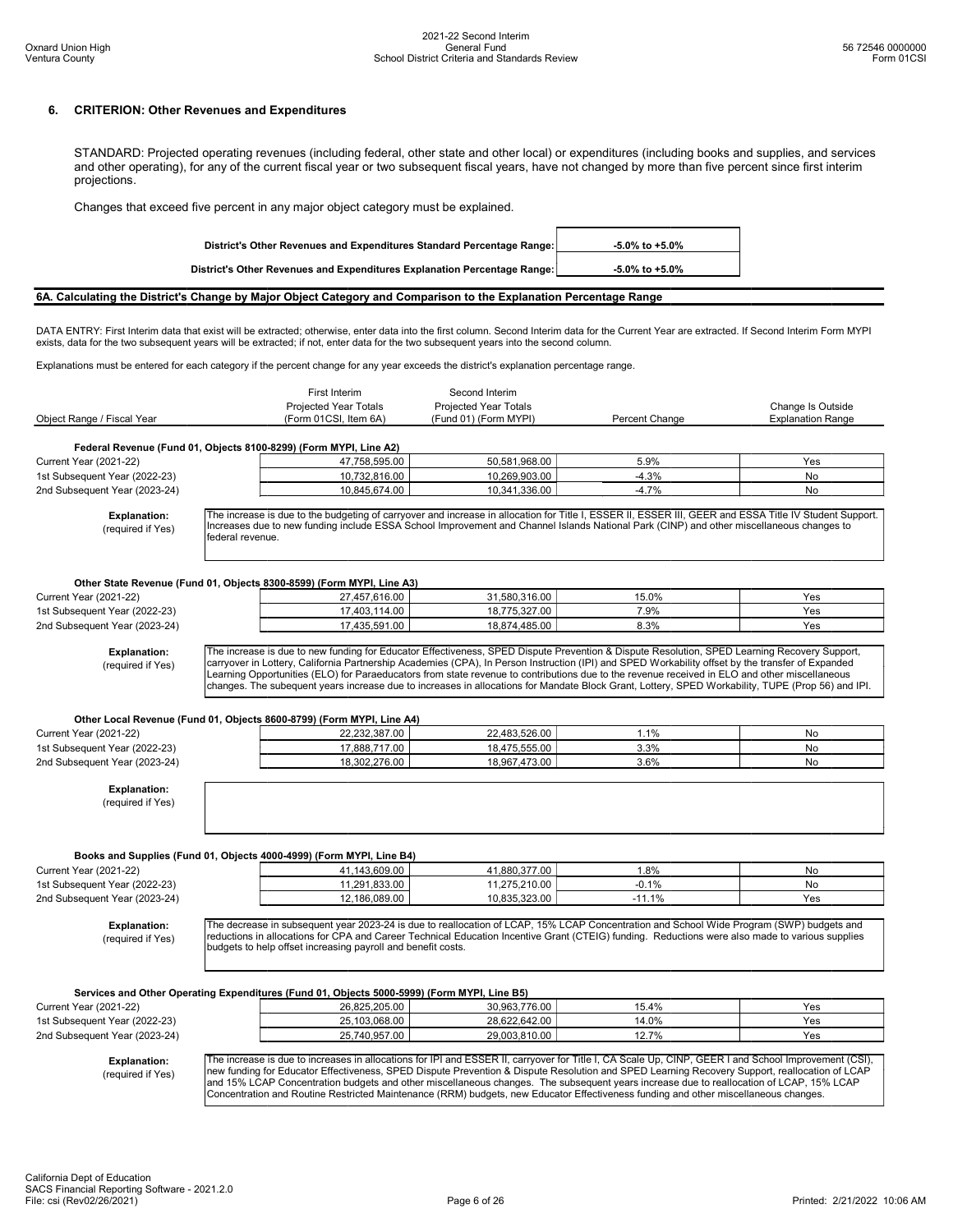### 6B. Calculating the District's Change in Total Operating Revenues and Expenditures

### DATA ENTRY: All data are extracted or calculated.

| Object Range / Fiscal Year                                                           | First Interim<br>Projected Year Totals | Second Interim<br>Projected Year Totals | Percent Change | <b>Status</b> |
|--------------------------------------------------------------------------------------|----------------------------------------|-----------------------------------------|----------------|---------------|
| Total Federal, Other State, and Other Local Revenue (Section 6A)                     |                                        |                                         |                |               |
| <b>Current Year (2021-22)</b>                                                        | 97,448,598.00                          | 104,645,810.00                          | 7.4%           | Not Met       |
| 1st Subsequent Year (2022-23)                                                        | 46,024,647.00                          | 47,520,785.00                           | 3.3%           | Met           |
| 2nd Subsequent Year (2023-24)                                                        | 46,583,541.00                          | 48,183,294.00                           | 3.4%           | Met           |
| Total Books and Supplies, and Services and Other Operating Expenditures (Section 6A) |                                        |                                         |                |               |
| <b>Current Year (2021-22)</b>                                                        | 67,968,814.00                          | 72,844,153.00                           | 7.2%           | Not Met       |
| 1st Subsequent Year (2022-23)                                                        | 36,394,901.00                          | 39,897,852.00                           | 9.6%           | Not Met       |
| 2nd Subsequent Year (2023-24)                                                        | 37,927,046.00                          | 39,839,133.00                           | 5.0%           | Met           |
|                                                                                      |                                        |                                         |                |               |

### 6C. Comparison of District Total Operating Revenues and Expenditures to the Standard Percentage Range

DATA ENTRY: Explanations are linked from Section 6A if the status in Section 6B is Not Met; no entry is allowed below.

federal revenue.

STANDARD NOT MET - One or more projected operating revenue have changed since first interim projections by more than the standard in one or more of the current year or two subsequent fiscal years. Reasons for the projected change, descriptions of the methods and assumptions used in the projections, and what changes, if any, will be made to bring the<br>projected operating revenues within the st

Explanation: Federal Revenue (linked from 6A if NOT met)

Explanation: Other State Revenue (linked from 6A if NOT met)

The increase is due to new funding for Educator Effectiveness, SPED Dispute Prevention & Dispute Resolution, SPED Learning Recovery Support, carryover in Lottery, California Partnership Academies (CPA), In Person Instruction (IPI) and SPED Workability offset by the transfer of Expanded<br>Learning Opportunities (ELO) for Paraeducators from state revenue to contrib changes. The subequent years increase due to increases in allocations for Mandate Block Grant, Lottery, SPED Workability, TUPE (Prop 56) and IPI.

The increase is due to the budgeting of carryover and increase in allocation for Title I, ESSER II, ESSER III, GEER and ESSA Title IV Student Support. Increases due to new funding include ESSA School Improvement and Channel Islands National Park (CINP) and other miscellaneous changes to

- Explanation: Other Local Revenue (linked from 6A if NOT met)
- 1b. STANDARD NOT MET One or more total operating expenditures have changed since first interim projections by more than the standard in one or more of the current year or two subsequent fiscal years. Reasons for the projected change, descriptions of the methods and assumptions used in the projections, and what changes, if any, will be made to bring the projected operating revenues within the standard must be entered in Section 6A above and will also display in the explanation box below.

### Explanation:

Books and Supplies (linked from 6A if NOT met)

Explanation: Services and Other Exps (linked from 6A if NOT met)

The decrease in subsequent year 2023-24 is due to reallocation of LCAP, 15% LCAP Concentration and School Wide Program (SWP) budgets and<br>reductions in allocations for CPA and Career Technical Education Incentive Grant (CTE budgets to help offset increasing payroll and benefit costs.

The increase is due to increases in allocations for IPI and ESSER II, carryover for Title I, CA Scale Up, CINP, GEER I and School Improvement (CSI), new funding for Educator Effectiveness, SPED Dispute Prevention & Dispute Resolution and SPED Learning Recovery Support, reallocation of LCAP<br>and 15% LCAP Concentration budgets and other miscellaneous changes. The subsequ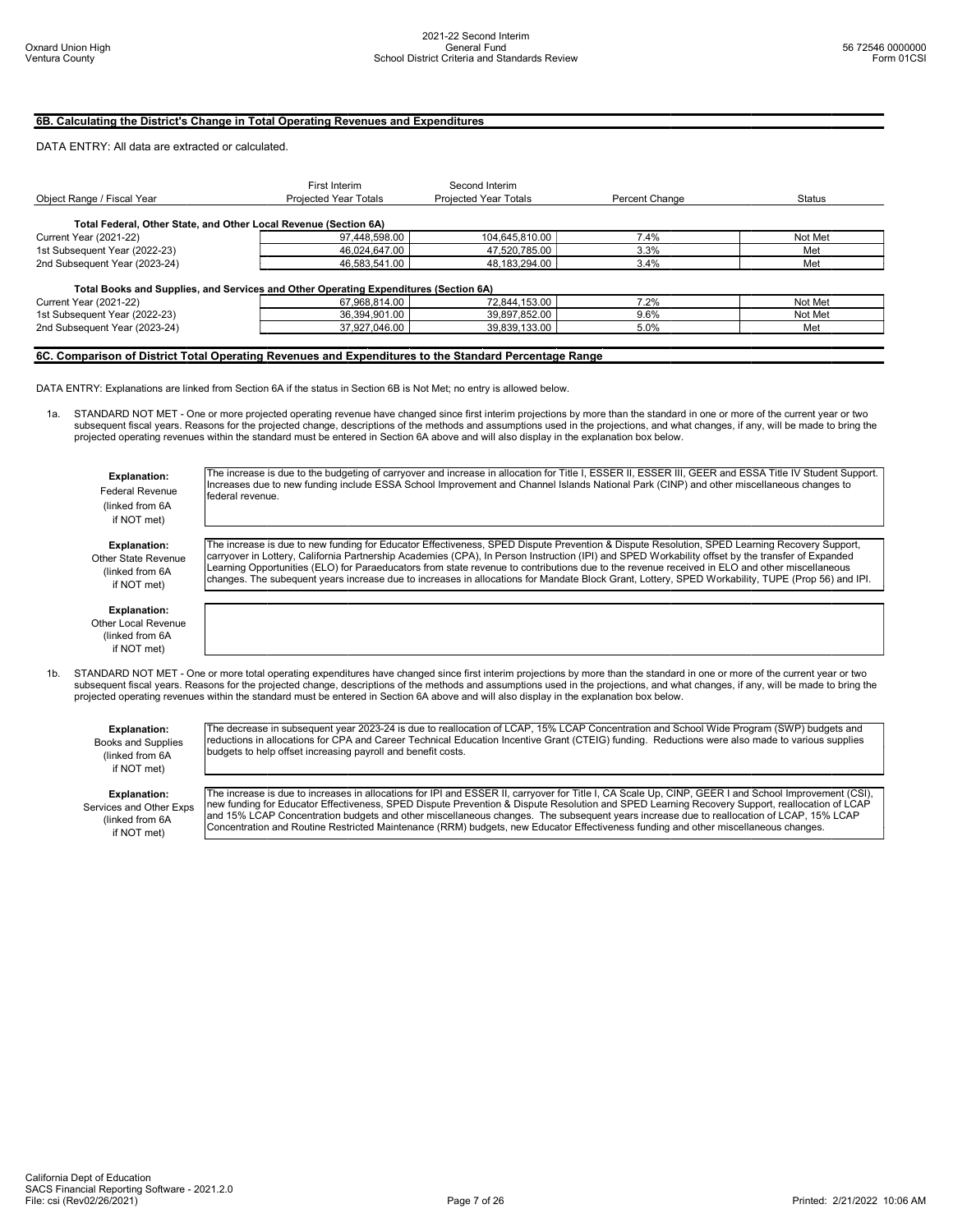## 7. CRITERION: Facilities Maintenance

STANDARD: Identify changes that have occurred since first interim projections in the projected contributions for facilities maintenance funding as required pursuant to Education Code Section 17070.75, or in how the district is providing adequately to preserve the functionality of its facilities for their normal life in accordance with Education Code sections 52060(d)(1) and 17002(d)(1).

### Determining the District's Compliance with the Contribution Requirement for EC Section 17070.75 - Ongoing and Major Maintenance/Restricted Maintenance Account (OMMA/RMA)

**NOTE:** EC Section 17070.75 requires the district to deposit into the account a minimum amount equal to or greater than three percent of the total general fund expenditures and other<br>financing uses for that fiscal year. Pe

DATA ENTRY: Enter the Required Minimum Contribution if First Interim data does not exist. First Interim data that exist will be extracted; otherwise, enter First Interim data into lines 1, if applicable, and 2. All other data are extracted.

|    |                                                                                                                                                                                                                      | <b>Required Minimum</b><br>Contribution | Second Interim Contribution<br><b>Projected Year Totals</b><br>(Fund 01, Resource 8150,<br>Objects 8900-8999) | <b>Status</b> |  |  |
|----|----------------------------------------------------------------------------------------------------------------------------------------------------------------------------------------------------------------------|-----------------------------------------|---------------------------------------------------------------------------------------------------------------|---------------|--|--|
|    | <b>OMMA/RMA Contribution</b>                                                                                                                                                                                         | 8.060.202.66                            | 8.060.203.00                                                                                                  | Met           |  |  |
| 2. | 7.696.209.00<br>First Interim Contribution (information only)<br>(Form 01CSI, First Interim, Criterion 7, Line 1)                                                                                                    |                                         |                                                                                                               |               |  |  |
|    | If status is not met, enter an X in the box that best describes why the minimum required contribution was not made:                                                                                                  |                                         |                                                                                                               |               |  |  |
|    | Not applicable (district does not participate in the Leroy F. Greene School Facilities Act of 1998)<br>Exempt (due to district's small size [EC Section 17070.75 (b)(2)(E)])<br>Other (explanation must be provided) |                                         |                                                                                                               |               |  |  |

Explanation:

(required if NOT met and Other is marked)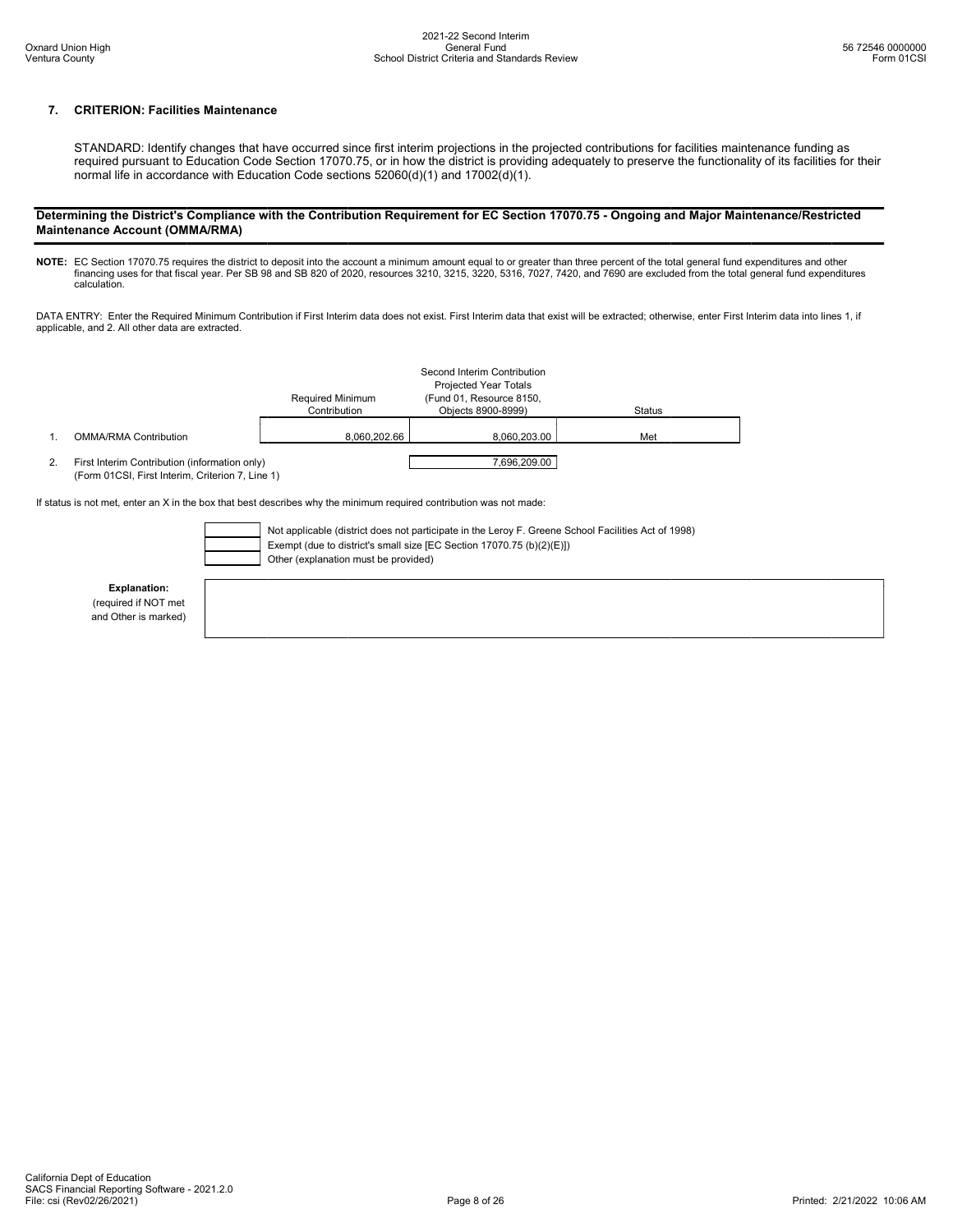### 8. CRITERION: Deficit Spending

STANDARD: Unrestricted deficit spending (total unrestricted expenditures and other financing uses is greater than total unrestricted revenues and other financing sources) as a percentage of total unrestricted expenditures and other financing uses, has not exceeded one-third of the district's available reserves<sup>1</sup> as a percentage of total expenditures and other financing uses<sup>2</sup> in any of the current fiscal year or two subsequent fiscal years.

1Available reserves are the unrestricted amounts in the Stabilization Arrangements, Reserve for Economic Uncertainties, and Unassigned/Unappropriated accounts in the General Fund and the Special Reserve Fund for Other Than Capital Outlay Projects. Available reserves will be reduced by any negative ending balances in restricted resources in the General Fund.

²A school district that is the Administrative Unit of a Special Education Local Plan Area (SELPA) may exclude from its expenditures the distribution of funds to its participating members.

### 8A. Calculating the District's Deficit Spending Standard Percentage Levels

DATA ENTRY: All data are extracted or calculated.

|                                                                                                        | <b>Current Year</b><br>$(2021 - 22)$ | 1st Subsequent Year<br>$(2022-23)$ | 2nd Subsequent Year<br>$(2023-24)$ |
|--------------------------------------------------------------------------------------------------------|--------------------------------------|------------------------------------|------------------------------------|
| District's Available Reserve Percentages (Criterion 10C, Line 9)                                       | 3.5%                                 | 4.1%                               | 3.0%                               |
| District's Deficit Spending Standard Percentage Levels<br>(one-third of available reserve percentage): | 1.2%                                 | 1.4%                               | 1.0%                               |

### 8B. Calculating the District's Deficit Spending Percentages

DATA ENTRY: Current Year data are extracted. If Form MYPI exists, data for the two subsequent years will be extracted; if not, enter data for the two subsequent years into the first and second columns.

|                               | Projected Year Totals                              |                                                           |                                                               |               |
|-------------------------------|----------------------------------------------------|-----------------------------------------------------------|---------------------------------------------------------------|---------------|
|                               | Net Change in                                      | <b>Total Unrestricted Expenditures</b>                    |                                                               |               |
|                               | Unrestricted Fund Balance<br>(Form 01I, Section E) | and Other Financing Uses<br>(Form 01I, Objects 1000-7999) | Deficit Spending Level<br>(If Net Change in Unrestricted Fund |               |
| <b>Fiscal Year</b>            | (Form MYPI, Line C)                                | (Form MYPI, Line B11)                                     | Balance is negative, else N/A)                                | <b>Status</b> |
| Current Year (2021-22)        | (6,584,221.00)                                     | 203.798.493.00                                            | 3.2%                                                          | Not Met       |
| 1st Subsequent Year (2022-23) | (1,657,681.00)                                     | 206.272.951.00                                            | 0.8%                                                          | Met           |
| 2nd Subsequent Year (2023-24) | (4,011,900.00)                                     | 214,909,563.00                                            | 1.9%                                                          | Not Met       |

### 8C. Comparison of District Deficit Spending to the Standard

DATA ENTRY: Enter an explanation if the standard is not met.

1a. STANDARD NOT MET - Unrestricted deficit spending has exceeded the standard percentage level in any of the current year or two subsequent fiscal years. Provide reasons for the deficit spending, a description of the methods and assumptions used in balancing the unrestricted budget, and what changes will be made to ensure that the budget deficits are eliminated or are balanced within the standard.

Explanation:

The District will be working on budget plans that have appropriate contingencies, to be developed to ensure that the district maintains financial stability.

(required if NOT met)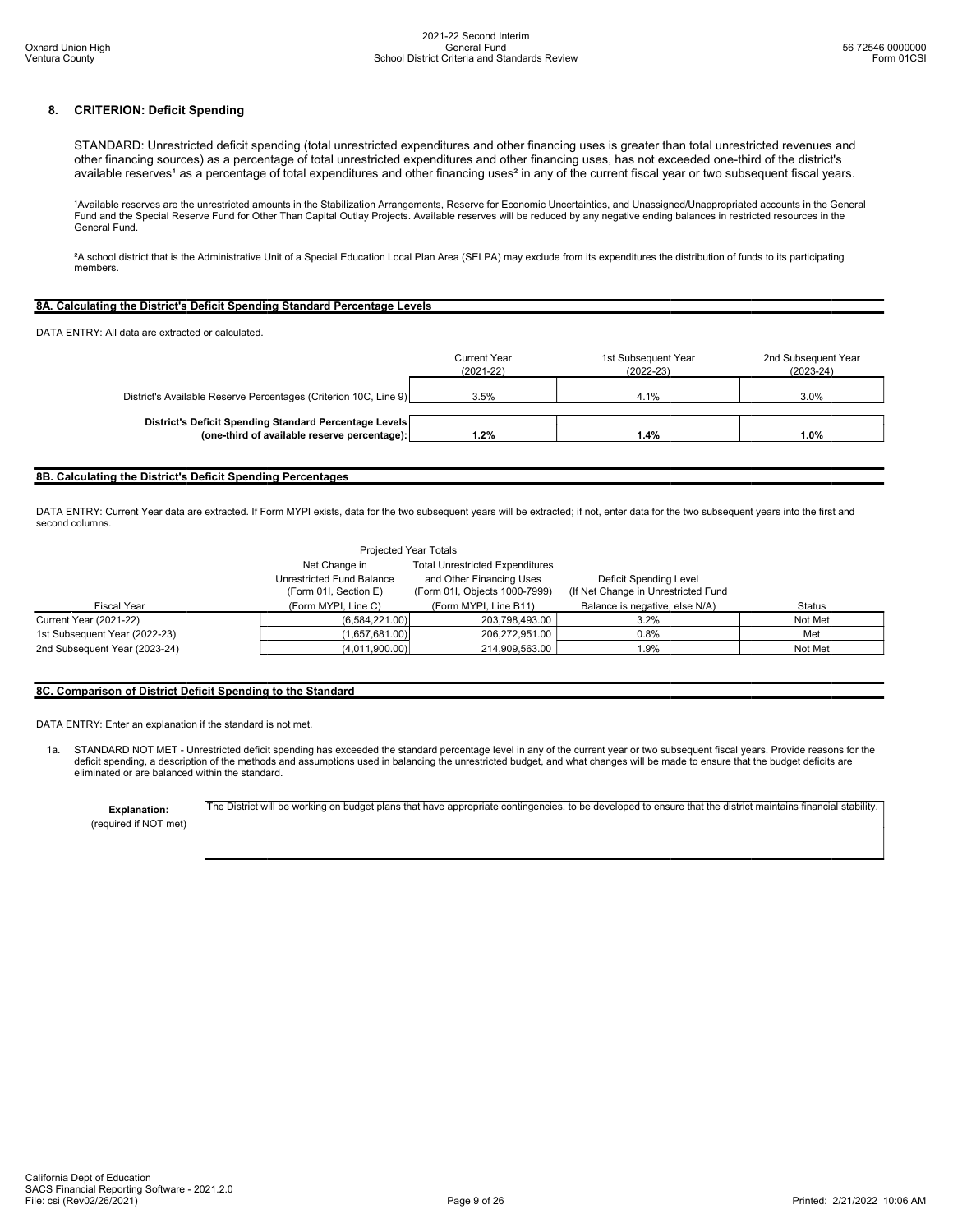### 9. CRITERION: Fund and Cash Balances

A. FUND BALANCE STANDARD: Projected general fund balance will be positive at the end of the current fiscal year and two subsequent fiscal years.

9A-1. Determining if the District's General Fund Ending Balance is Positive

DATA ENTRY: Current Year data are extracted. If Form MYPI exists, data for the two subsequent years will be extracted; if not, enter data for the two subsequent years.

|                               | <b>Ending Fund Balance</b>               |        |  |  |
|-------------------------------|------------------------------------------|--------|--|--|
|                               | General Fund                             |        |  |  |
|                               | <b>Projected Year Totals</b>             |        |  |  |
| <b>Fiscal Year</b>            | (Form 01I, Line F2) (Form MYPI, Line D2) | Status |  |  |
| <b>Current Year (2021-22)</b> | 21.260.727.00                            | Met    |  |  |
| 1st Subsequent Year (2022-23) | 18,367,401.00                            | Met    |  |  |
| 2nd Subsequent Year (2023-24) | 13,731,201.00                            | Met    |  |  |

### 9A-2. Comparison of the District's Ending Fund Balance to the Standard

DATA ENTRY: Enter an explanation if the standard is not met.

1a. STANDARD MET - Projected general fund ending balance is positive for the current fiscal year and two subsequent fiscal years.

Explanation:

(required if NOT met)

B. CASH BALANCE STANDARD: Projected general fund cash balance will be positive at the end of the current fiscal year.

## 9B-1. Determining if the District's Ending Cash Balance is Positive

DATA ENTRY: If Form CASH exists, data will be extracted; if not, data must be entered below.

|                                                                        | Ending Cash Balance<br>General Fund |        |
|------------------------------------------------------------------------|-------------------------------------|--------|
| Fiscal Year                                                            | (Form CASH, Line F, June Column)    | Status |
| Current Year (2021-22)                                                 | 2,562,961.30                        | Met    |
| 9B-2. Comparison of the District's Ending Cash Balance to the Standard |                                     |        |

DATA ENTRY: Enter an explanation if the standard is not met.

1a. STANDARD MET - Projected general fund cash balance will be positive at the end of the current fiscal year.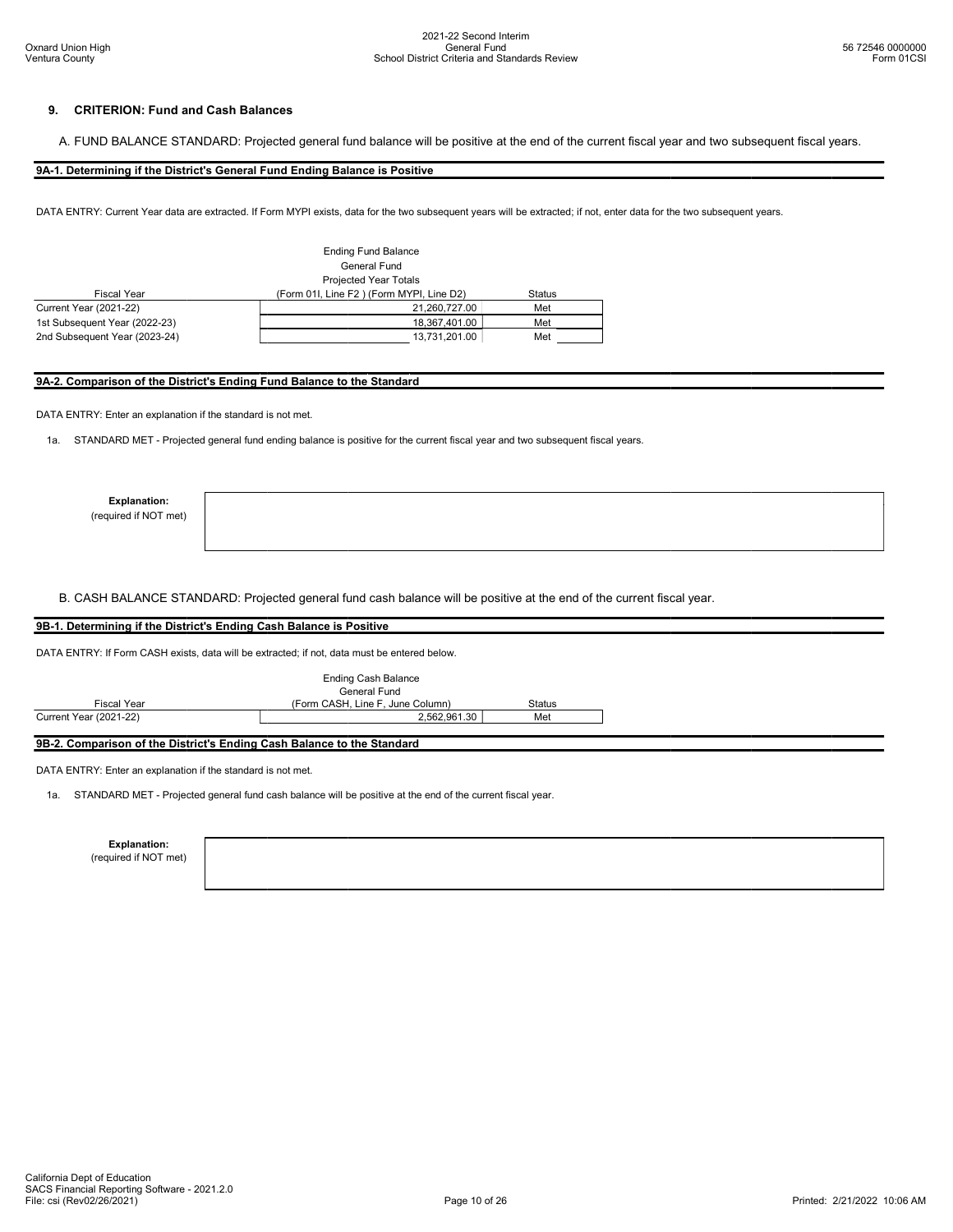### 10. CRITERION: Reserves

STANDARD: Available reserves<sup>1</sup> for any of the current fiscal year or two subsequent fiscal years are not less than the following percentages or amounts<sup>2</sup> as applied to total expenditures and other financing uses<sup>3</sup>:

DATA ENTRY: Current Year data are extracted. If Form MYPI exists, 1st and 2nd Subsequent Year data will be extracted. If not, enter district regular ADA and charter school ADA corresponding to financial data reported in the General Fund, only, for the two subsequent years.

| Percentage Level            |         | District ADA |         |  |
|-----------------------------|---------|--------------|---------|--|
| 5% or \$71,000 (greater of) |         | to           | 300     |  |
| 4% or \$71,000 (greater of) | 301     | to           | 1,000   |  |
| 3%                          | 1.001   | to           | 30.000  |  |
| 2%                          | 30.001  | to           | 400.000 |  |
| 1%                          | 400.001 | and          | over    |  |

<sup>1</sup> Available reserves are the unrestricted amounts in the Stabilization Arrangements, Reserve for Economic Uncertainties, and Unassigned/Unappropriated accounts in the General Fund and Special Reserve Fund for Other Than Capital Outlay Projects. Available reserves will be reduced by any negative ending balances in restricted resources in the General Fund.

² Dollar amounts to be adjusted annually by the prior year statutory cost-of-living adjustment, as referenced in Education Code Section 42238.02, rounded to the nearest thousand.

<sup>3</sup> A school district that is the Administrative Unit (AU) of a Special Education Local Plan Area (SELPA) may exclude from its expenditures the distribution of funds to its participating members.

|                                                                                                                             | <b>Current Year</b><br>$(2021 - 22)$ | 1st Subsequent Year<br>$(2022-23)$ | 2nd Subsequent Year<br>$(2023-24)$ |
|-----------------------------------------------------------------------------------------------------------------------------|--------------------------------------|------------------------------------|------------------------------------|
| District Estimated P-2 ADA (Current Year, Form AI, Lines A4 and C4.<br>Subsequent Years, Form MYPI, Line F2, if available.) | 16.032                               | 16.032                             | 16.032                             |
| District's Reserve Standard Percentage Level:                                                                               | 3%                                   | 3%                                 | 3%                                 |

### 10A. Calculating the District's Special Education Pass-through Exclusions (only for districts that serve as the AU of a SELPA)

DATA ENTRY: For SELPA AUs, if Form MYPI exists, all data will be extracted including the Yes/No button selection. If not, click the appropriate Yes or No button for item 1 and, if Yes, enter data for item 2a and for the two subsequent years in item 2b; Current Year data are extracted.

For districts that serve as the AU of a SELPA (Form MYPI, Lines F1a, F1b1, and F1b2):

1. Do you choose to exclude from the reserve calculation the pass-through funds distributed to SELPA members?<br>2. If you are the SELPA ALLand are excluding special education pass-through funds:

- If you are the SELPA AU and are excluding special education pass-through funds:
	- a. Enter the name(s) of the SELPA(s):

|                                                                                                                                      | Current Year<br>Projected Year Totals<br>$(2021 - 22)$ | 1st Subsequent Year<br>$(2022 - 23)$ | 2nd Subsequent Year<br>$(2023 - 24)$ |
|--------------------------------------------------------------------------------------------------------------------------------------|--------------------------------------------------------|--------------------------------------|--------------------------------------|
| Special Education Pass-through Funds<br>b.<br>(Fund 10, resources 3300-3499, 6500-6540 and 6546,<br>objects 7211-7213 and 7221-7223) | 0.00                                                   | 0.00                                 | 0.00                                 |

### 10B. Calculating the District's Reserve Standard

DATA ENTRY: If Form MYPI exists, all data will be extracted or calculated. If not, enter data for line 1 for the two subsequent years; Current Year data are extracted.

|                |                                                           | Current Year<br><b>Projected Year Totals</b><br>$(2021 - 22)$ | 1st Subsequent Year<br>$(2022 - 23)$ | 2nd Subsequent Year<br>$(2023-24)$ |
|----------------|-----------------------------------------------------------|---------------------------------------------------------------|--------------------------------------|------------------------------------|
| $1_{-}$        | <b>Expenditures and Other Financing Uses</b>              |                                                               |                                      |                                    |
|                | (Form 01I, objects 1000-7999) (Form MYPI, Line B11)       | 318,753,360.00                                                | 260,513,849.00                       | 269,698,563.00                     |
| 2.             | Plus: Special Education Pass-through                      |                                                               |                                      |                                    |
|                | (Criterion 10A, Line 2b, if Criterion 10A, Line 1 is No)  | 0.00                                                          | 0.00                                 | 0.00                               |
| 3.             | Total Expenditures and Other Financing Uses               |                                                               |                                      |                                    |
|                | (Line B1 plus Line B2)                                    | 318,753,360.00                                                | 260,513,849.00                       | 269,698,563.00                     |
| 4.             | Reserve Standard Percentage Level                         | 3%                                                            | 3%                                   | 3%                                 |
| 5.             | Reserve Standard - by Percent                             |                                                               |                                      |                                    |
|                | (Line B3 times Line B4)                                   | 9.562.600.80                                                  | 7.815.415.47                         | 8,090,956.89                       |
| 6.             | Reserve Standard - by Amount                              |                                                               |                                      |                                    |
|                | (\$71,000 for districts with less than 1,001 ADA, else 0) | 0.00                                                          | 0.00                                 | 0.00                               |
| 7 <sub>1</sub> | <b>District's Reserve Standard</b>                        |                                                               |                                      |                                    |
|                | (Greater of Line B5 or Line B6)                           | 9.562.600.80                                                  | 7.815.415.47                         | 8,090,956.89                       |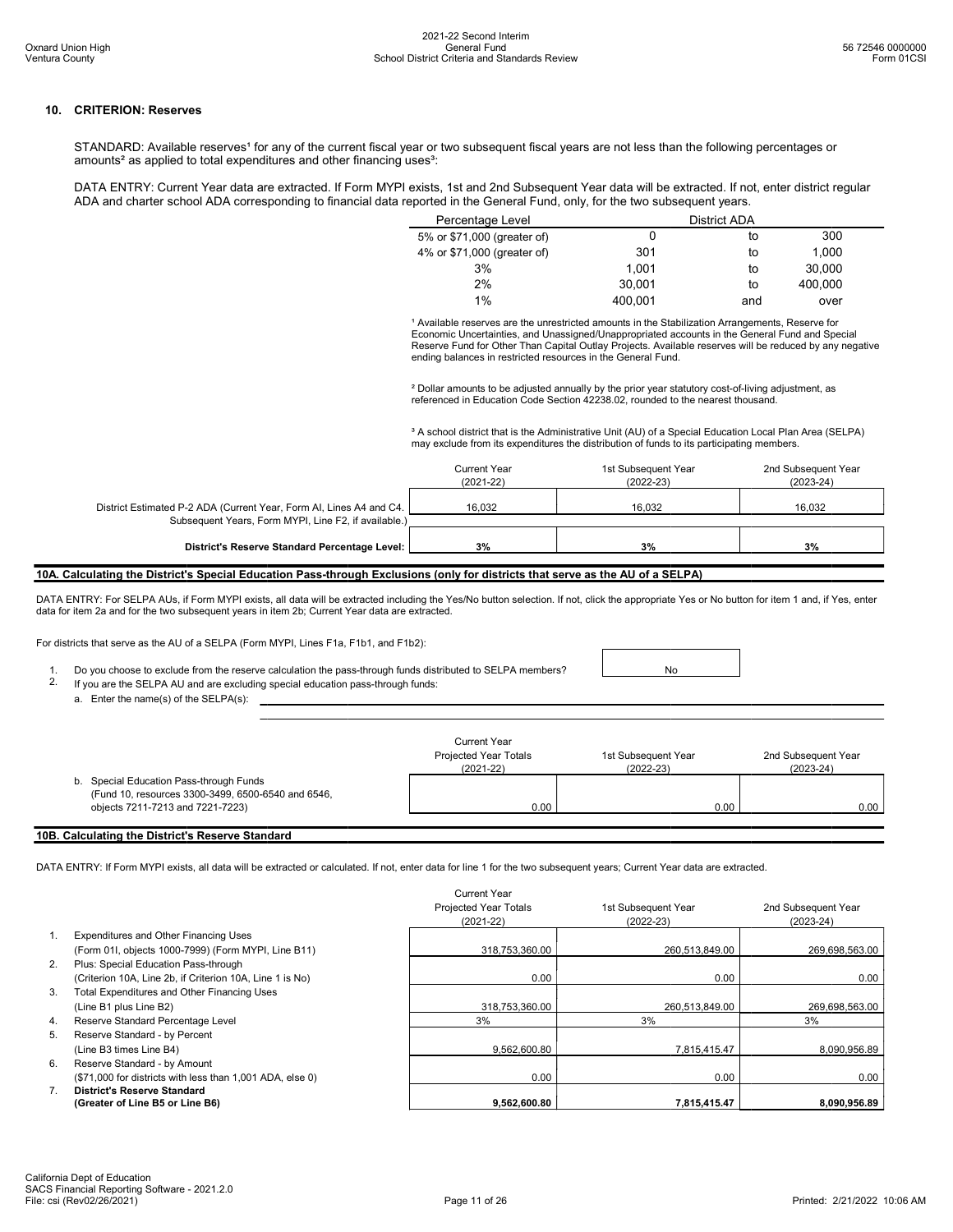# 10C. Calculating the District's Available Reserve Amount

|                |                                                                      | <b>Current Year</b>   |                     |                     |
|----------------|----------------------------------------------------------------------|-----------------------|---------------------|---------------------|
|                | Reserve Amounts                                                      | Projected Year Totals | 1st Subsequent Year | 2nd Subsequent Year |
|                | (Unrestricted resources 0000-1999 except Line 4)                     | $(2021 - 22)$         | $(2022 - 23)$       | $(2023 - 24)$       |
| 1 <sup>1</sup> | General Fund - Stabilization Arrangements                            |                       |                     |                     |
|                | (Fund 01, Object 9750) (Form MYPI, Line E1a)                         | 0.00                  |                     |                     |
| 2.             | General Fund - Reserve for Economic Uncertainties                    |                       |                     |                     |
|                | (Fund 01, Object 9789) (Form MYPI, Line E1b)                         | 9,562,601.00          | 7,815,416.00        | 8,090,957.00        |
| 3.             | General Fund - Unassigned/Unappropriated Amount                      |                       |                     |                     |
|                | (Fund 01, Object 9790) (Form MYPI, Line E1c)                         | 1,452,290.00          | 2,929,708.00        | 18,974.00           |
| 4.             | General Fund - Negative Ending Balances in Restricted Resources      |                       |                     |                     |
|                | (Fund 01, Object 979Z, if negative, for each of resources 2000-9999) |                       |                     |                     |
|                | (Form MYPI, Line E1d)                                                | 0.00                  | 0.00                | 0.00                |
| 5 <sub>1</sub> | Special Reserve Fund - Stabilization Arrangements                    |                       |                     |                     |
|                | (Fund 17, Object 9750) (Form MYPI, Line E2a)                         | 0.00                  |                     |                     |
| 6.             | Special Reserve Fund - Reserve for Economic Uncertainties            |                       |                     |                     |
|                | (Fund 17, Object 9789) (Form MYPI, Line E2b)                         | 0.00                  |                     |                     |
| 7 <sub>1</sub> | Special Reserve Fund - Unassigned/Unappropriated Amount              |                       |                     |                     |
|                | (Fund 17, Object 9790) (Form MYPI, Line E2c)                         | 0.00                  |                     |                     |
| 8.             | District's Available Reserve Amount                                  |                       |                     |                     |
|                | (Lines C1 thru C7)                                                   | 11,014,891.00         | 10.745.124.00       | 8,109,931.00        |
| 9.             | District's Available Reserve Percentage (Information only)           |                       |                     |                     |
|                | (Line 8 divided by Section 10B, Line 3)                              | 3.46%                 | 4.12%               | 3.01%               |
|                | <b>District's Reserve Standard</b>                                   |                       |                     |                     |
|                | (Section 10B, Line 7):                                               | 9.562.600.80          | 7,815,415.47        | 8.090.956.89        |
|                |                                                                      |                       |                     |                     |
|                | Status:                                                              | Met                   | Met                 | Met                 |
|                |                                                                      |                       |                     |                     |

DATA ENTRY: All data are extracted from fund data and Form MYPI. If Form MYPI does not exist, enter data for the two subsequent years.

# 10D. Comparison of District Reserve Amount to the Standard

DATA ENTRY: Enter an explanation if the standard is not met.

1a. STANDARD MET - Available reserves have met the standard for the current year and two subsequent fiscal years.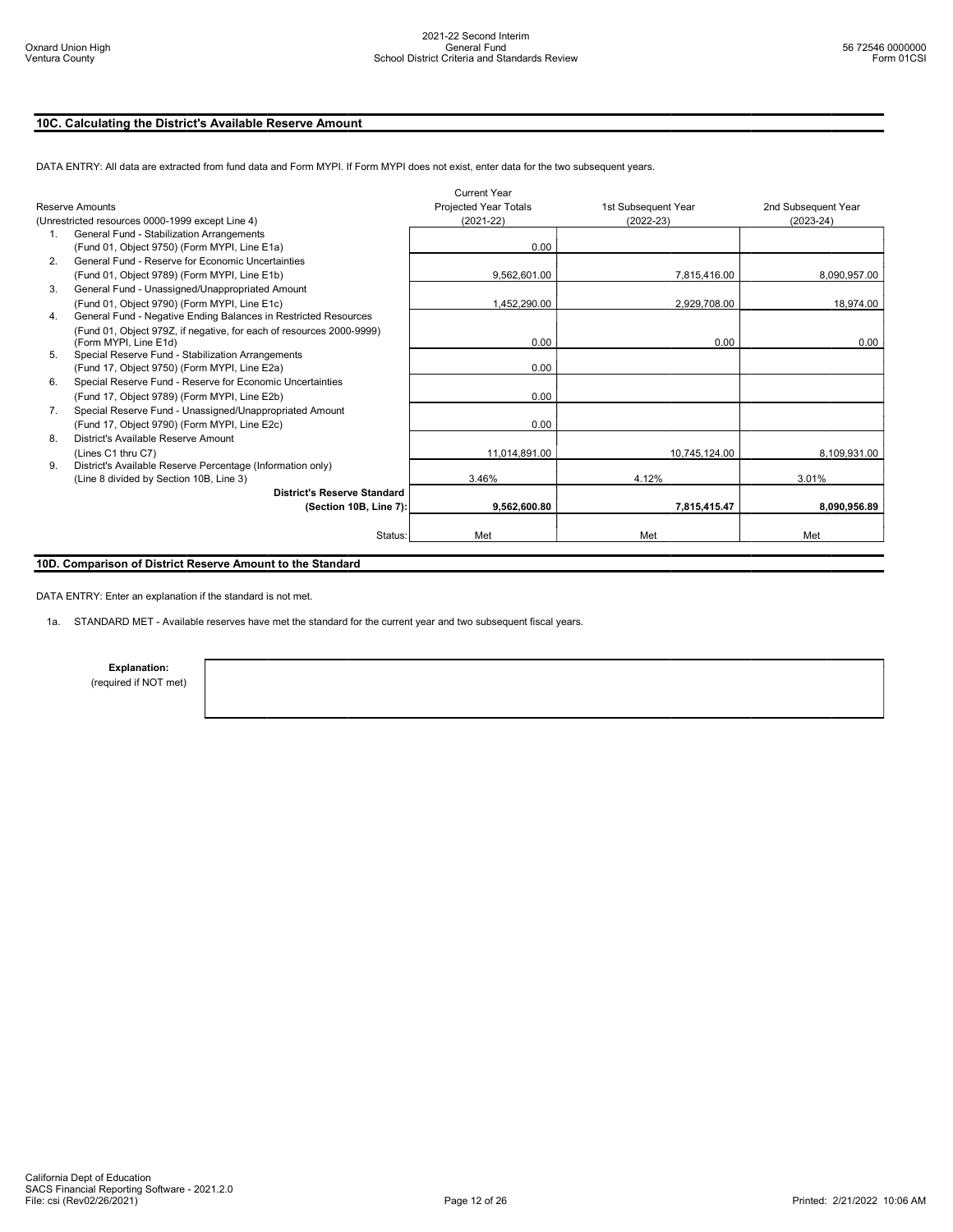# SUPPLEMENTAL INFORMATION

DATA ENTRY: Click the appropriate Yes or No button for items S1 through S4. Enter an explanation for each Yes answer.

### S1. Contingent Liabilities

- 1a. Does your district have any known or contingent liabilities (e.g., financial or program audits, litigation, state compliance reviews) that have occurred since first interim projections that may impact the budget?
- 1b. If Yes, identify the liabilities and how they may impact the budget:



### S2. Use of One-time Revenues for Ongoing Expenditures

- 1a. Does your district have ongoing general fund expenditures funded with one-time revenues that have changed since first interim projections by more than five percent? No wave a state of the state of the state of the state of the state of the state of the state of the state of the state of the state of the state of the st
- 1b. If Yes, identify the expenditures and explain how the one-time resources will be replaced to continue funding the ongoing expenditures in the following fiscal years:

### S3. Temporary Interfund Borrowings

- 1a. Does your district have projected temporary borrowings between funds? (Refer to Education Code Section 42603) No was a section 42603) No was a set of the section 42603 No was a set of the section 42603 No was a set of the section 42603 No was a set of the section 42603 No was a set of the se
- 1b. If Yes, identify the interfund borrowings:



### S4. Contingent Revenues

- 1a. Does your district have projected revenues for the current fiscal year or either of the two subsequent fiscal years contingent on reauthorization by the local government, special legislation, or other definitive act (e.g., parcel taxes, forest reserves)? No
- 1b. If Yes, identify any of these revenues that are dedicated for ongoing expenses and explain how the revenues will be replaced or expenditures reduced: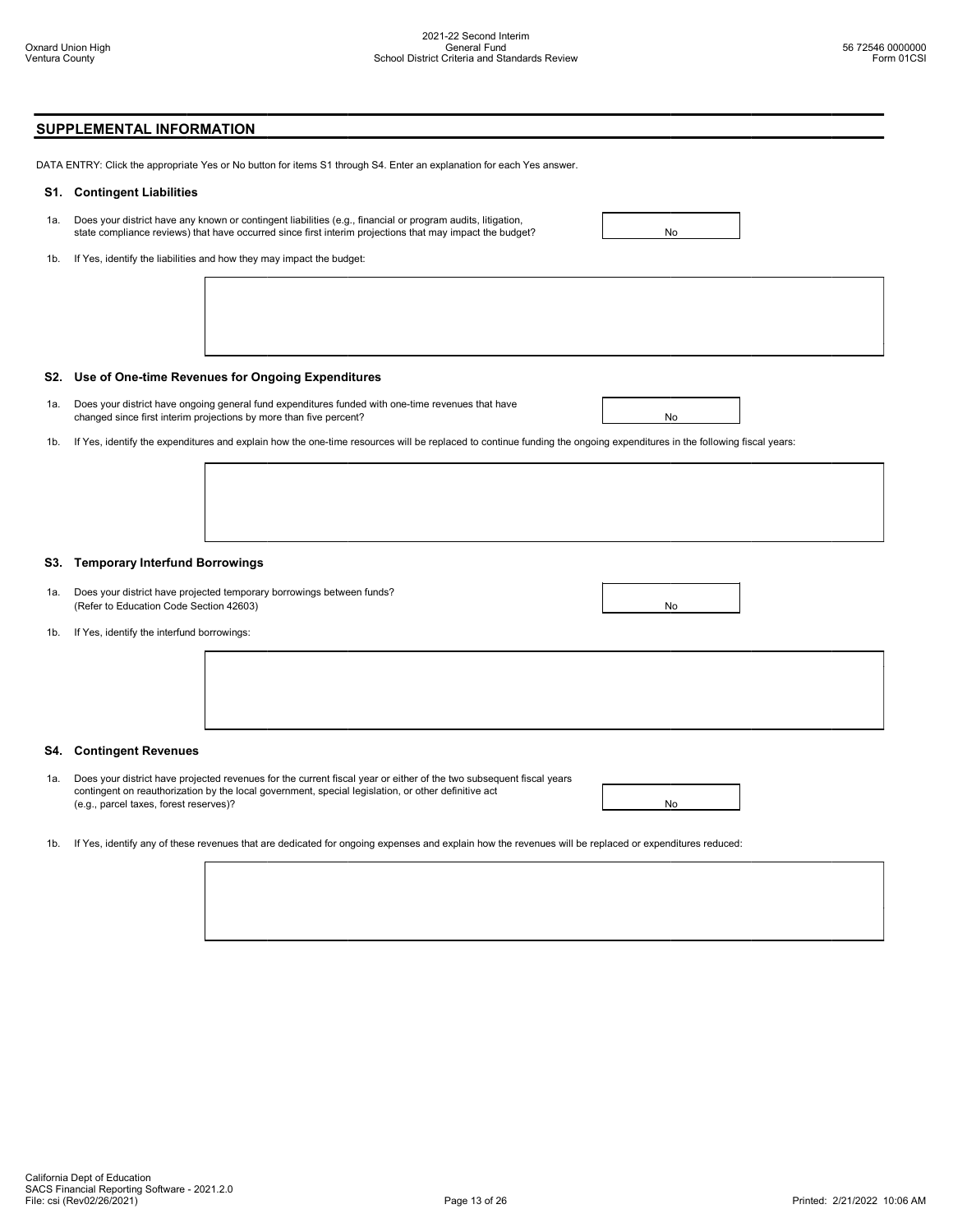### S5. Contributions

Identify projected contributions from unrestricted resources in the general fund to restricted resources in the general fund for the current fiscal year and two subsequent fiscal years. Provide an explanation if contributions have changed by more than \$20,000 and more than five percent since first interim projections.

Identify projected transfers to or from the general fund to cover operating deficits in either the general fund or any other fund for the current fiscal year and two subsequent fiscal years. Provide an explanation if transfers have changed by more than \$20,000 and more than five percent since first interim projections.

Identify capital project cost overruns that have occurred since first interim projections that may impact the general fund budget.

District's Contributions and Transfers Standard:

-5.0% to +5.0% or -\$20,000 to +\$20,000

### S5A. Identification of the District's Projected Contributions, Transfers, and Capital Projects that may Impact the General Fund

DATA ENTRY: First Interim data that exist will be extracted; otherwise, enter data into the first column. For Contributions, the Second Interim's Current Year data will be extracted. Enter Second Interim Contributions for the 1st and 2nd Subsequent Years. For Transfers In and Transfers Out, the Second Interim's Current Year data will be extracted. If Form MYPI exists, the data will be extracted into the Second Interim column for the 1st and 2nd Subsequent Years. If Form MYPI does not exist, enter data for 1st and 2nd Subsequent Years. Click on the appropriate button for Item 1d; all other data will be calculated.

|                                                                                             | First Interim          | Second Interim        | Percent |                  |               |
|---------------------------------------------------------------------------------------------|------------------------|-----------------------|---------|------------------|---------------|
| Description / Fiscal Year                                                                   | (Form 01CSI, Item S5A) | Projected Year Totals | Change  | Amount of Change | <b>Status</b> |
|                                                                                             |                        |                       |         |                  |               |
| <b>Contributions, Unrestricted General Fund</b><br>1a.                                      |                        |                       |         |                  |               |
| (Fund 01, Resources 0000-1999, Object 8980)                                                 |                        |                       |         |                  |               |
| Current Year (2021-22)                                                                      | (10,636,392.00)        | (11, 225, 673.00)     | 5.5%    | 589,281.00       | Not Met       |
| 1st Subsequent Year (2022-23)                                                               | (14,746,866.00)        | (14,336,493.00)       | $-2.8%$ | (410, 373.00)    | Met           |
| 2nd Subsequent Year (2023-24)                                                               | (14,686,314.00)        | (14, 872, 403.00)     | 1.3%    | 186,089.00       | Met           |
|                                                                                             |                        |                       |         |                  |               |
| Transfers In, General Fund*<br>1 <sub>b</sub>                                               |                        |                       |         |                  |               |
| Current Year (2021-22)                                                                      | 0.00                   | 0.00                  | 0.0%    | 0.00             | Met           |
| 1st Subsequent Year (2022-23)                                                               | 0.00                   | 0.00                  | $0.0\%$ | 0.00             | Met           |
| 2nd Subsequent Year (2023-24)                                                               | 0.00                   | 0.00                  | $0.0\%$ | 0.00             | Met           |
|                                                                                             |                        |                       |         |                  |               |
| Transfers Out, General Fund*<br>1c.                                                         |                        |                       |         |                  |               |
| Current Year (2021-22)                                                                      | 2,200,000.00           | 2,000,000.00          | $-9.1%$ | (200,000.00)     | Not Met       |
| 1st Subsequent Year (2022-23)                                                               | 0.00                   | 0.00                  | $0.0\%$ | 0.00             | Met           |
| 2nd Subsequent Year (2023-24)                                                               | 0.00                   | 0.00                  | 0.0%    | 0.00             | Met           |
|                                                                                             |                        |                       |         |                  |               |
| <b>Capital Project Cost Overruns</b><br>1d.                                                 |                        |                       |         |                  |               |
| Have capital project cost overruns occurred since first interim projections that may impact |                        |                       |         |                  |               |
| the general fund operational budget?                                                        |                        |                       |         | No               |               |
|                                                                                             |                        |                       |         |                  |               |

\* Include transfers used to cover operating deficits in either the general fund or any other fund.

## S5B. Status of the District's Projected Contributions, Transfers, and Capital Projects

DATA ENTRY: Enter an explanation if Not Met for items 1a-1c or if Yes for Item 1d.

1a. NOT MET - The projected contributions from the unrestricted general fund to restricted general fund programs have changed since first interim projections by more than the standard for any of the current year or subsequent two fiscal years. Identify restricted programs and contribution amount for each program and whether contributions are ongoing or one-time in nature. Explain the district's plan, with timeframes, for reducing or eliminating the contribution.

Explanation: (required if NOT met) The increase to Routine Restricted Maintenance Account (RRMA) in the amount of \$363,994 which is a state requirement that 3% of the overall general fund expenditures be transferred into RRMA and increase in Special Education of \$225,287 for the 4.31% on schedule and 2% off schedule pay increase and addtional FTE for Paraeducators due to the growth in student need.

1b. MET - Projected transfers in have not changed since first interim projections by more than the standard for the current year and two subsequent fiscal years.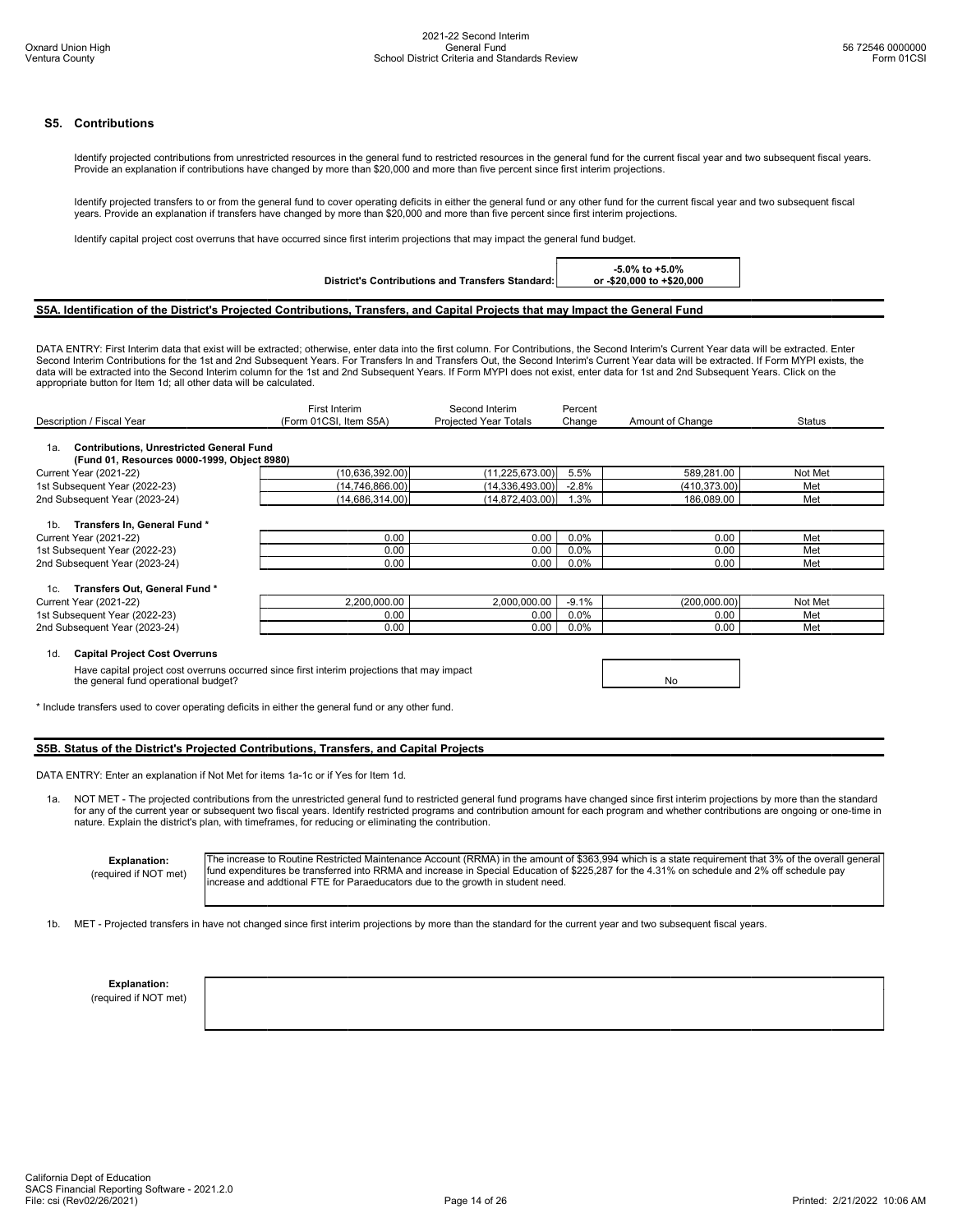1c. NOT MET - The projected transfers out of the general fund have changed since first interim projections by more than the standard for any of the current year or subsequent two fiscal<br>years. Identify the amounts transfer

Explanation: (required if NOT met) The decrease is due to the elimination of the \$200,000 transfer to Fund 410 to pay for expenditures for the Solar Drive District Office. The transfer was no longer needed.

1d. NO - There have been no capital project cost overruns occurring since first interim projections that may impact the general fund operational budget.

Project Information:

(required if YES)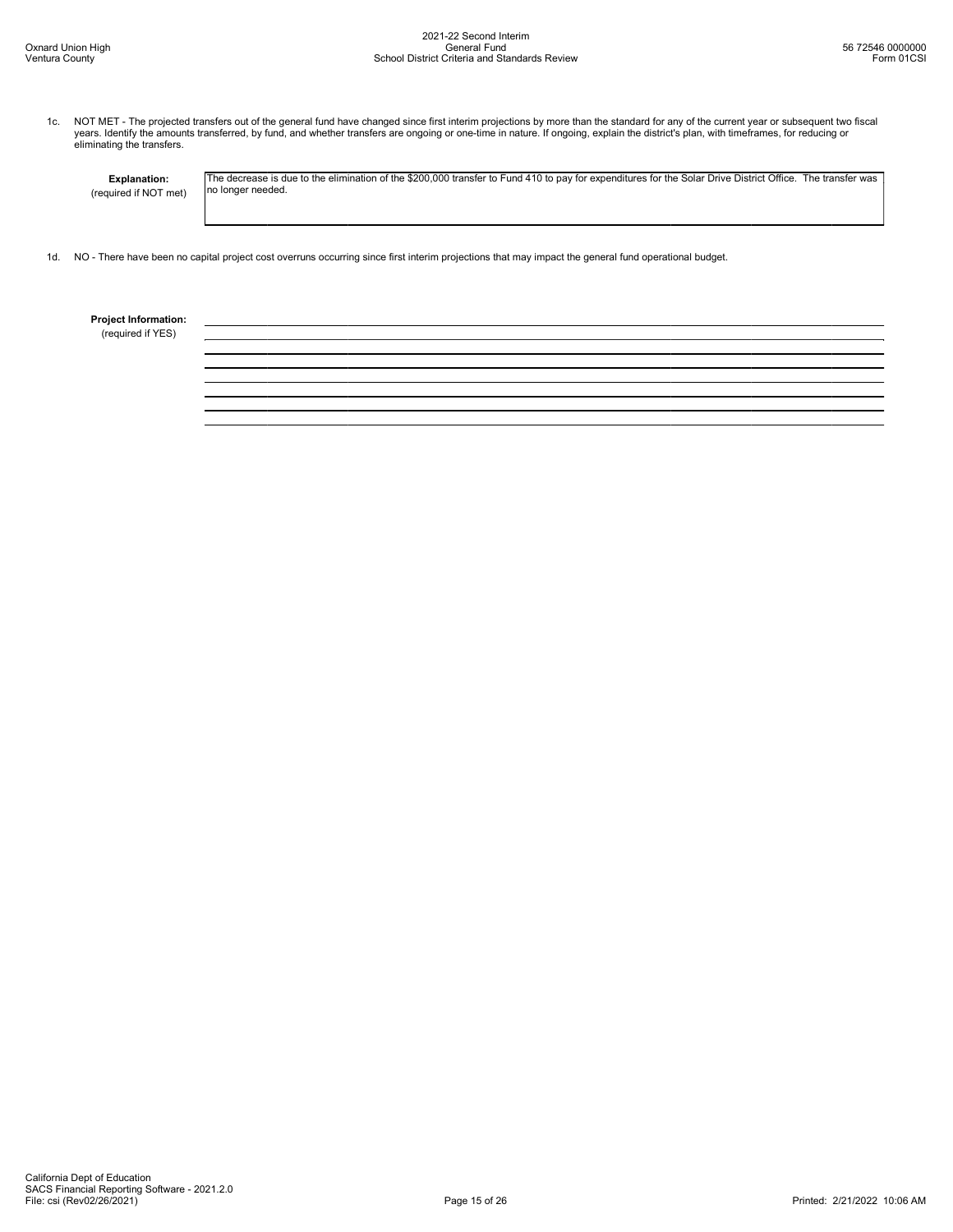### S6. Long-term Commitments

Identify all existing and new multiyear commitments<sup>1</sup> and their annual required payment for the current fiscal year and two subsequent fiscal years.

Explain how any increase in annual payments will be funded. Also, explain how any decrease to funding sources used to pay long-term commitments will be replaced.

<sup>1</sup> Include multiyear commitments, multiyear debt agreements, and new programs or contracts that result in long-term obligations.

## S6A. Identification of the District's Long-term Commitments

DATA ENTRY: If First Interim data exist (Form 01CSI, Item S6A), long-term commitment data will be extracted and it will only be necessary to click the appropriate button for Item 1b. Extracted data may be overwritten to update long-term commitment data in Item 2, as applicable. If no First Interim data exist, click the appropriate buttons for items 1a and 1b, and enter all other data, as applicable.

1. a. Does your district have long-term (multiyear) commitments? (If No, skip items 1b and 2 and sections S6B and S6C)

| Yes |  |
|-----|--|
|     |  |
|     |  |

- b. If Yes to Item 1a, have new long-term (multiyear) commitments been incurred since first interim projections? Note that the contract of the contract of the contract of the contract of the contract of the contract of the contract of the contract of the contract of the contract of the contract of the
- 2. If Yes to Item 1a, list (or update) all new and existing multiyear commitments and required annual debt service amounts. Do not include long-term commitments for postemployment<br>benefits other than pensions (OPEB); OPEB

|                                                    | # of Years | SACS Fund and Object Codes Used For: | <b>Principal Balance</b>    |                    |
|----------------------------------------------------|------------|--------------------------------------|-----------------------------|--------------------|
| Type of Commitment                                 | Remaining  | <b>Funding Sources (Revenues)</b>    | Debt Service (Expenditures) | as of July 1, 2021 |
| Leases                                             |            | 1010                                 | 010 - 7438/7439             | 873,725            |
| Certificates of Participation                      | 23         | 010/250/251                          | 010/250/251 - 7438/7439     | 54,713,571         |
| <b>General Obligation Bonds</b>                    | 24         | 510/514/515                          | 510/514/515 - 7433/7434     | 376,986,205        |
| Supp Early Retirement Program                      |            |                                      |                             |                    |
| State School Building Loans                        |            |                                      |                             |                    |
| <b>Compensated Absences</b>                        | 40         | 010/110/130/215                      | 010/110/130/215             | 2,313,358          |
|                                                    |            |                                      |                             |                    |
| Other Long-term Commitments (do not include OPEB): |            |                                      |                             |                    |
| 2010 Lease Agreement                               | 6          | 010                                  | 010 - 7438/7439             | 8,526,290          |
| 2016 Refunding of 2005 LRBs                        |            |                                      |                             |                    |
| 2019 Lease                                         |            | 010/410                              | 010/410 - 7438/7439         | 6.125.000          |
|                                                    |            |                                      |                             |                    |
|                                                    |            |                                      |                             |                    |

| TOTAL: |  | 449,538,149 |
|--------|--|-------------|
|        |  |             |

|                                 | Prior Year<br>$(2020-21)$<br><b>Annual Payment</b> | Current Year<br>$(2021 - 22)$<br><b>Annual Payment</b> | 1st Subsequent Year<br>$(2022 - 23)$<br><b>Annual Payment</b> | 2nd Subsequent Year<br>$(2023-24)$<br><b>Annual Payment</b> |
|---------------------------------|----------------------------------------------------|--------------------------------------------------------|---------------------------------------------------------------|-------------------------------------------------------------|
| Type of Commitment (continued)  | (P & 1)                                            | (P & 1)                                                | (P & 1)                                                       | (P & 1)                                                     |
| Leases                          | 230.912                                            |                                                        |                                                               |                                                             |
| Certificates of Participation   |                                                    | 4,354,541                                              | 2,345,050                                                     | 2,347,650                                                   |
| <b>General Obligation Bonds</b> | 51,743,802                                         | 26,477,018                                             | 32,136,158                                                    | 25,795,739                                                  |
| Supp Early Retirement Program   |                                                    |                                                        |                                                               |                                                             |
| State School Building Loans     |                                                    |                                                        |                                                               |                                                             |
| <b>Compensated Absences</b>     |                                                    |                                                        |                                                               |                                                             |

### Other Long-term Commitments (continued):

| 2010 Lease Agreement                                          | 355,584    | 1,294,027  | 1,337,605  | 382,661    |
|---------------------------------------------------------------|------------|------------|------------|------------|
| 2016 Refunding of 2005 LRBs                                   | 352,628    |            |            |            |
| 2019 Lease                                                    | 176,400    | 861,432    | 861,488    | 865,824    |
|                                                               |            |            |            |            |
|                                                               |            |            |            |            |
|                                                               |            |            |            |            |
|                                                               |            |            |            |            |
|                                                               |            |            |            |            |
|                                                               |            |            |            |            |
| <b>Total Annual Payments:</b>                                 | 53,859,326 | 32,987,018 | 36,680,301 | 30,391,874 |
| Has total annual payment increased over prior year (2020-21)? |            | No         | No         | No         |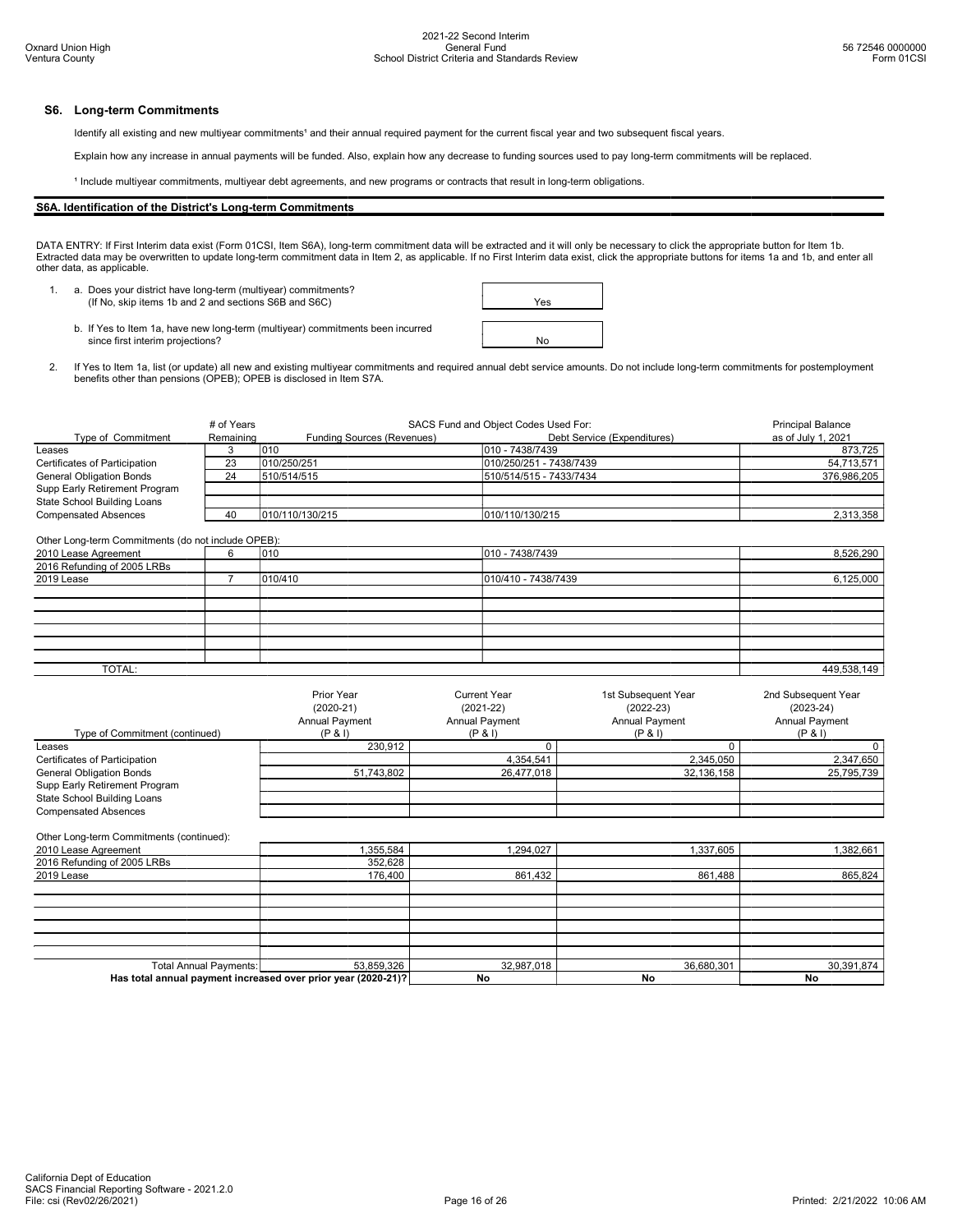# S6B. Comparison of the District's Annual Payments to Prior Year Annual Payment

DATA ENTRY: Enter an explanation if Yes.

1a. No - Annual payments for long-term commitments have not increased in one or more of the current and two subsequent fiscal years.

| <b>Explanation:</b><br>(Required if Yes<br>to increase in total<br>annual payments) |                                                                                                                                                    |
|-------------------------------------------------------------------------------------|----------------------------------------------------------------------------------------------------------------------------------------------------|
|                                                                                     |                                                                                                                                                    |
|                                                                                     | S6C. Identification of Decreases to Funding Sources Used to Pay Long-term Commitments                                                              |
|                                                                                     | DATA ENTRY: Click the appropriate Yes or No button in Item 1; if Yes, an explanation is required in Item 2.                                        |
|                                                                                     | Will funding sources used to pay long-term commitments decrease or expire prior to the end of the commitment period, or are they one-time sources? |
|                                                                                     | No                                                                                                                                                 |

2. No - Funding sources will not decrease or expire prior to the end of the commitment period, and one-time funds are not being used for long-term commitment.

Explanation: (Required if Yes)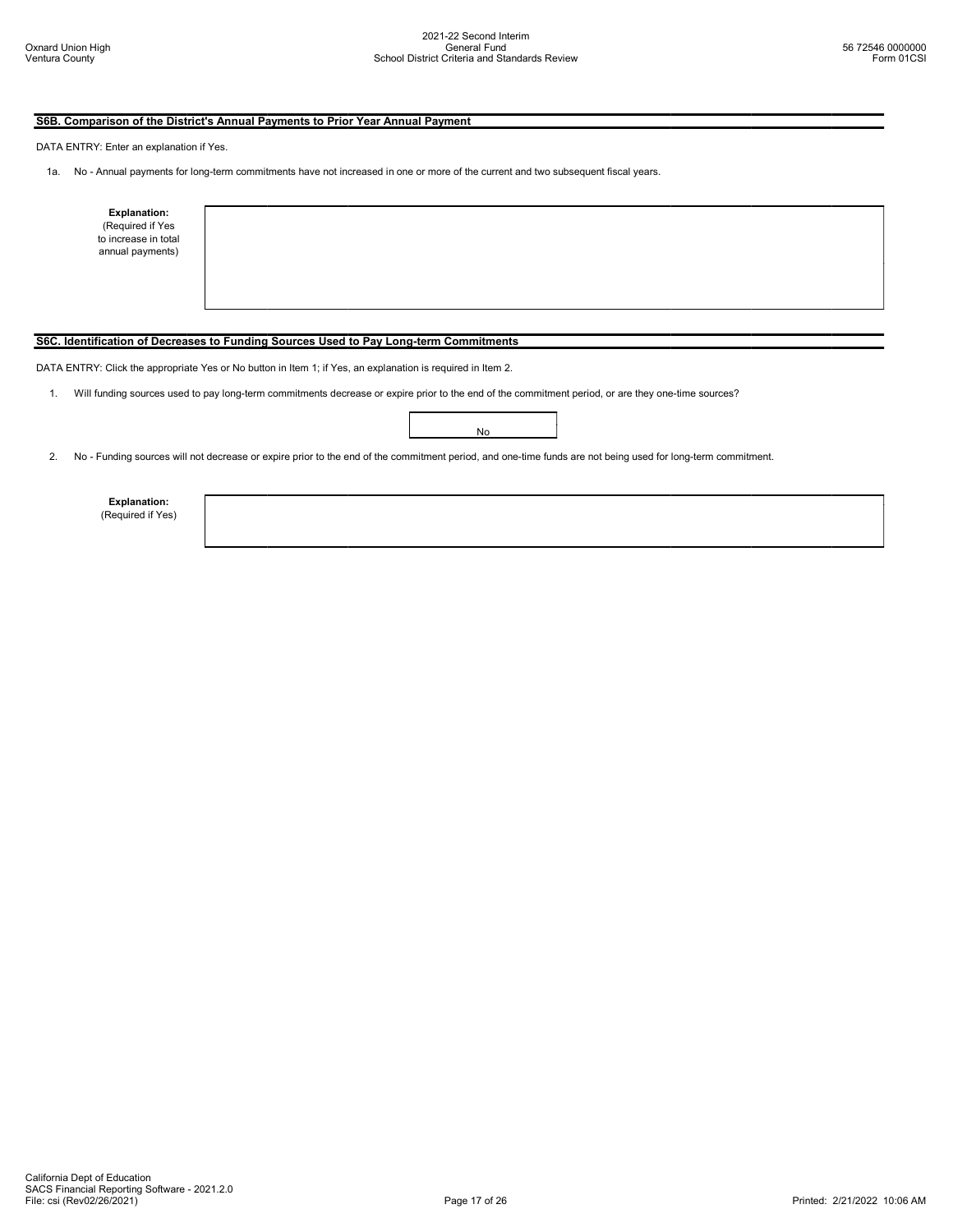# S7. Unfunded Liabilities

Identify any changes in estimates for unfunded liabilities since first interim projections, and indicate whether the changes are the result of a new actuarial valuation.

## S7A. Identification of the District's Estimated Unfunded Liability for Postemployment Benefits Other Than Pensions (OPEB)

DATA ENTRY: Click the appropriate button(s) for items 1a-1c, as applicable. First Interim data that exist (Form 01CSI, Item S7A) will be extracted; otherwise, enter First Interim and Second Interim data in items 2-4.





- a. Total OPEB liability
- 
- 
- d. Is total OPEB liability based on the district's estimate or an actuarial valuation?
- e. If based on an actuarial valuation, indicate the measurement date of the OPEB valuation.

### 3. OPEB Contributions

a. OPEB actuarially determined contribution (ADC) if available, per actuarial valuation or Alternative Measurement Method Current Year (2021-22) 1st Subsequent Year (2022-23) 2nd Subsequent Year (2023-24)

### First Interim

| <b>OPEB Liabilities</b>                                | (Form 01CSI, Item S7A) | Second Interim |
|--------------------------------------------------------|------------------------|----------------|
| Total OPEB liability                                   | 206.659.457.00         | 209.885.296.00 |
| b. OPEB plan(s) fiduciary net position (if applicable) | 68.062.950.00          | 88.722.778.00  |
| c. Total/Net OPEB liability (Line 2a minus Line 2b)    | 138.596.507.00         | 121.162.518.00 |

| Actuarial    | Actuarial    |
|--------------|--------------|
| Jun 30, 2020 | Jun 30, 2021 |

| First Interim          |                |
|------------------------|----------------|
| (Form 01CSI, Item S7A) | Second Interim |
| 0.00                   | 0.00           |
| 0.00                   | 0.OC           |
|                        |                |

b. OPEB amount contributed (for this purpose, include premiums paid to a self-insurance fund) (Funds 01-70, objects 3701-3752)

| <b>Current Year (2021-22)</b>                                   | 10.842.681.00 | 10.842.681.00 |
|-----------------------------------------------------------------|---------------|---------------|
| 1st Subsequent Year (2022-23)                                   | 11.167.961.00 | 11.167.961.00 |
| 2nd Subsequent Year (2023-24)                                   | 11.503.000.00 | 11.503.000.00 |
| c. Cost of OPEB benefits (equivalent of "pay-as-you-go" amount) |               |               |

| <b>Current Year (2021-22)</b>                 | 10,842,681.00 | 10.842.681.00 |
|-----------------------------------------------|---------------|---------------|
| 1st Subsequent Year (2022-23)                 | 11,167,961.00 | 11.167.961.00 |
| 2nd Subsequent Year (2023-24)                 | 10.503.000.00 | 11.503.000.00 |
| d. Number of retirees receiving OPEB benefits |               |               |
| <b>Current Year (2021-22)</b>                 | 653           | 646           |
| 1st Subsequent Year (2022-23)                 | 663           | 656           |
| 2nd Subsequent Year (2023-24)                 | 673           | 666           |

4. Comments: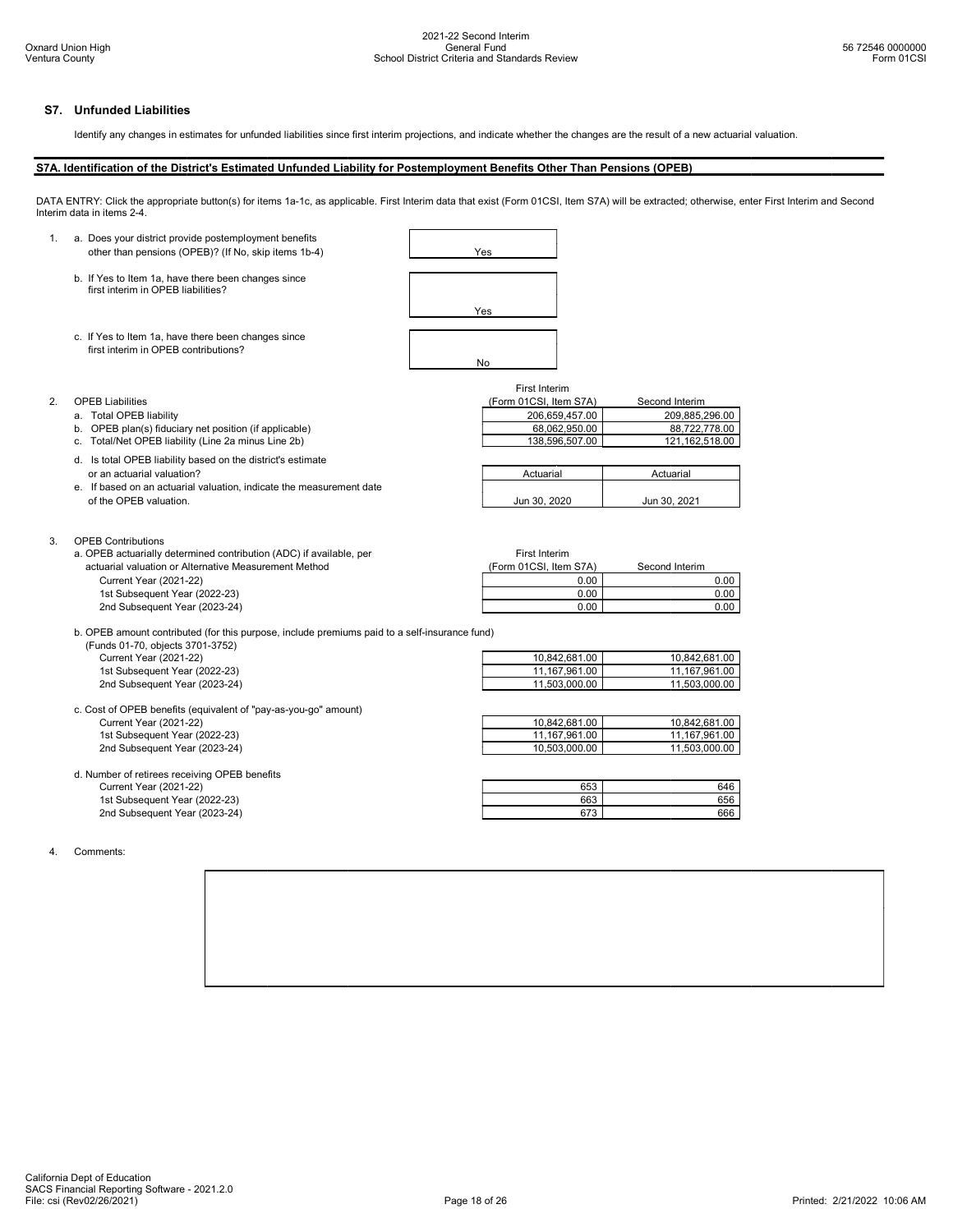S7B. Identification of the District's Unfunded Liability for Self-insurance Programs

# DATA ENTRY: Click the appropriate button(s) for items 1a-1c, as applicable. First Interim data that exist (Form 01CSI, Item S7B) will be extracted; otherwise, enter First Interim and Second Interim data in items 2-4. 1. a. Does your district operate any self-insurance programs such as workers' compensation, employee health and welfare, or property and liability? (Do not include OPEB; which is covered in Section S7A) (If No, skip items 1b-4) No b. If Yes to item 1a, have there been changes since first interim in self-insurance liabilities? n/a c. If Yes to item 1a, have there been changes since first interim in self-insurance contributions? n/a First Interim 2. Self-Insurance Liabilities (Form 01CSI, Item S7B) Second Interim a. Accrued liability for self-insurance programs b. Unfunded liability for self-insurance programs 3. Self-Insurance Contributions<br>
a. Required contribution (funding) for self-insurance programs (Form 01CSI, Item S7B) a. Required contribution (funding) for self-insurance programs (Form 01CSI, Item S7B) Second Interim Current Year (2021-22) 1st Subsequent Year (2022-23) 2nd Subsequent Year (2023-24) b. Amount contributed (funded) for self-insurance programs Current Year (2021-22) 1st Subsequent Year (2022-23) 2nd Subsequent Year (2023-24) 4. Comments: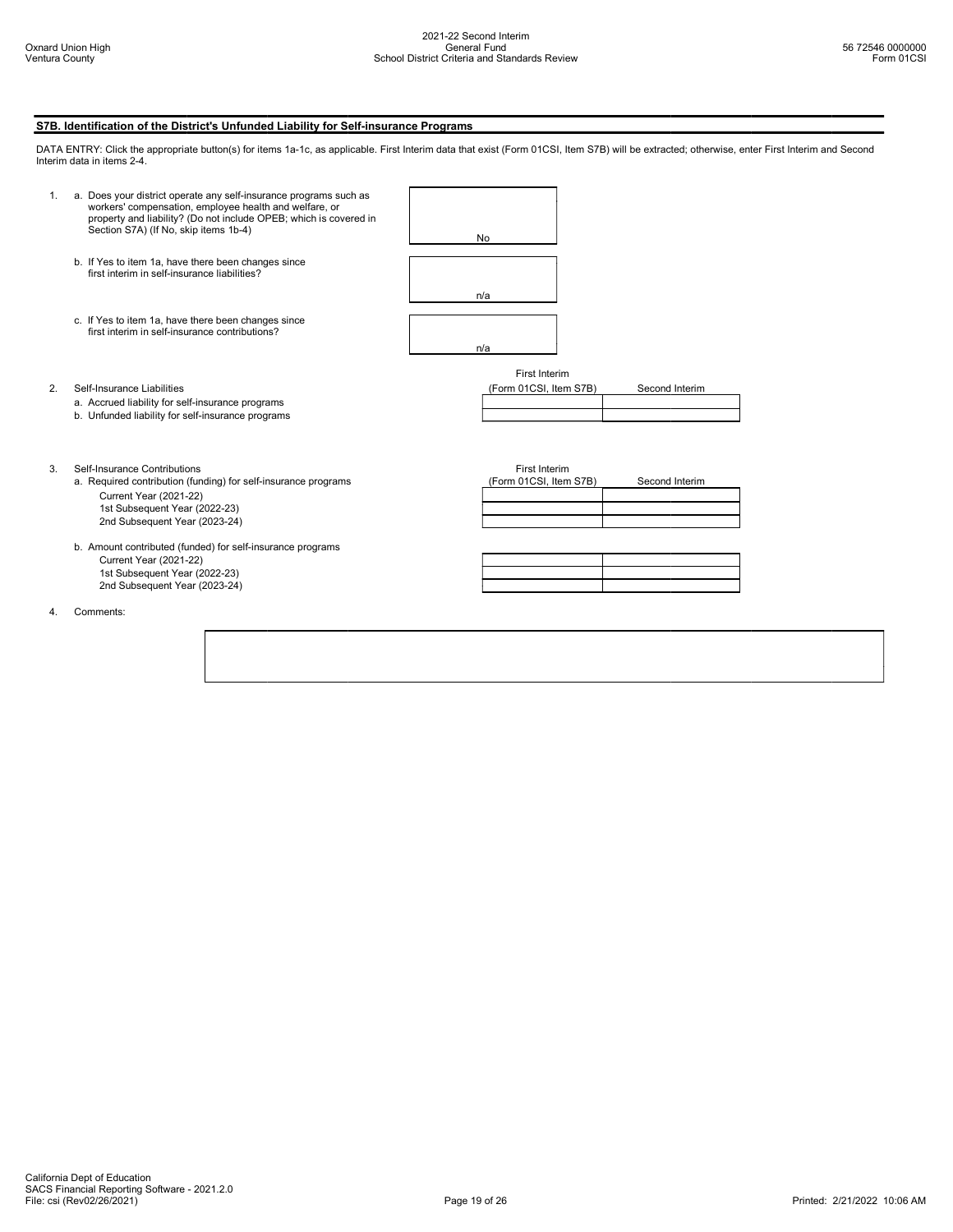# S8. Status of Labor Agreements

Analyze the status of all employee labor agreements. Identify new labor agreements that have been ratified since first interim projections, as well as new commitments provided as part of previously ratified multiyear agreements; and include all contracts, including all administrator contracts (and including all compensation). For new agreements, indicate the date of the required board meeting. Compare the increase in new commitments to the projected increase in ongoing revenues and explain how these commitments will be funded in future fiscal years.

### If salary and benefit negotiations are not finalized, upon settlement with certificated or classified staff:

The school district must determine the cost of the settlement, including salaries, benefits, and any other agreements that change costs, and provide the county office of education (COE) with an analysis of the cost of the settlement and its impact on the operating budget.

The county superintendent shall review the analysis relative to the criteria and standards and may provide written comments to the president of the district governing board and superintendent.

# S8A. Cost Analysis of District's Labor Agreements - Certificated (Non-management) Employees

DATA ENTRY: Click the appropriate Yes or No button for "Status of Certificated Labor Agreements as of the Previous Reporting Period." There are no extractions in this section.

### Status of Certificated Labor Agreements as of the Previous Reporting Period Were all certificated labor negotiations settled as of first interim projections?

If Yes, complete number of FTEs, then skip to section S8B.

If No, continue with section S8A.

## Certificated (Non-management) Salary and Benefit Negotiations

|        |                                                                                                                                                                                      | Prior Year (2nd Interim)<br>$(2020-21)$                                                                                                                   | <b>Current Year</b><br>$(2021 - 22)$ |           | 1st Subsequent Year<br>$(2022 - 23)$ | 2nd Subsequent Year<br>$(2023 - 24)$ |
|--------|--------------------------------------------------------------------------------------------------------------------------------------------------------------------------------------|-----------------------------------------------------------------------------------------------------------------------------------------------------------|--------------------------------------|-----------|--------------------------------------|--------------------------------------|
|        | Number of certificated (non-management) full-<br>time-equivalent (FTE) positions                                                                                                     | 816.9                                                                                                                                                     | 898.7                                |           | 898.7                                | 915.7                                |
| 1a.    | Have any salary and benefit negotiations been settled since first interim projections?                                                                                               |                                                                                                                                                           | No                                   |           |                                      |                                      |
|        |                                                                                                                                                                                      | If Yes, and the corresponding public disclosure documents have been filed with the COE, complete questions 2 and 3.                                       |                                      |           |                                      |                                      |
|        |                                                                                                                                                                                      | If Yes, and the corresponding public disclosure documents have not been filed with the COE, complete questions 2-5.<br>If No, complete questions 6 and 7. |                                      |           |                                      |                                      |
| 1b.    | Are any salary and benefit negotiations still unsettled?                                                                                                                             | If Yes, complete questions 6 and 7.                                                                                                                       | Yes                                  |           |                                      |                                      |
|        | Negotiations Settled Since First Interim Projections                                                                                                                                 |                                                                                                                                                           |                                      |           |                                      |                                      |
| 2a.    | Per Government Code Section 3547.5(a), date of public disclosure board meeting:                                                                                                      |                                                                                                                                                           |                                      |           |                                      |                                      |
| $2b$ . | Per Government Code Section 3547.5(b), was the collective bargaining agreement<br>certified by the district superintendent and chief business official?                              | If Yes, date of Superintendent and CBO certification:                                                                                                     |                                      |           |                                      |                                      |
| 3.     | Per Government Code Section 3547.5(c), was a budget revision adopted<br>to meet the costs of the collective bargaining agreement?<br>If Yes, date of budget revision board adoption: |                                                                                                                                                           | n/a                                  |           |                                      |                                      |
| 4.     | Period covered by the agreement:                                                                                                                                                     | Begin Date:                                                                                                                                               |                                      | End Date: |                                      |                                      |
| 5.     | Salary settlement:                                                                                                                                                                   |                                                                                                                                                           | <b>Current Year</b><br>$(2021 - 22)$ |           | 1st Subsequent Year<br>$(2022 - 23)$ | 2nd Subsequent Year<br>$(2023 - 24)$ |
|        | Is the cost of salary settlement included in the interim and multiyear<br>projections (MYPs)?                                                                                        |                                                                                                                                                           |                                      |           |                                      |                                      |
|        |                                                                                                                                                                                      | <b>One Year Agreement</b>                                                                                                                                 |                                      |           |                                      |                                      |
|        |                                                                                                                                                                                      | Total cost of salary settlement                                                                                                                           |                                      |           |                                      |                                      |
|        |                                                                                                                                                                                      | % change in salary schedule from prior year<br>or                                                                                                         |                                      |           |                                      |                                      |
|        |                                                                                                                                                                                      | <b>Multiyear Agreement</b>                                                                                                                                |                                      |           |                                      |                                      |
|        |                                                                                                                                                                                      | Total cost of salary settlement                                                                                                                           |                                      |           |                                      |                                      |
|        |                                                                                                                                                                                      | % change in salary schedule from prior year<br>(may enter text, such as "Reopener")                                                                       |                                      |           |                                      |                                      |
|        |                                                                                                                                                                                      | Identify the source of funding that will be used to support multiyear salary commitments:                                                                 |                                      |           |                                      |                                      |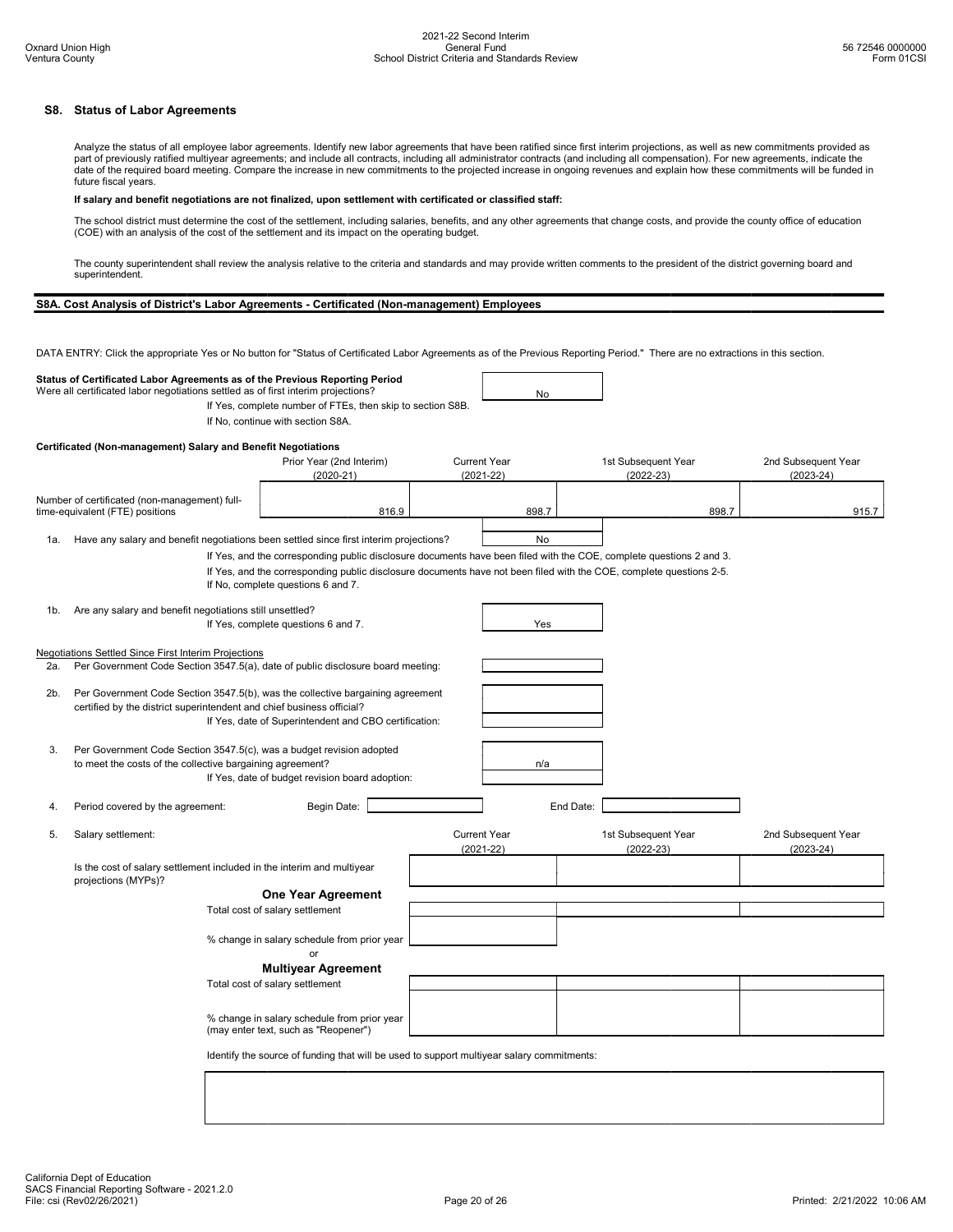| 6. | <b>Negotiations Not Settled</b><br>Cost of a one percent increase in salary and statutory benefits                                                                                                                                  | 1,097,999                            |                                      |                                      |
|----|-------------------------------------------------------------------------------------------------------------------------------------------------------------------------------------------------------------------------------------|--------------------------------------|--------------------------------------|--------------------------------------|
| 7. | Amount included for any tentative salary schedule increases                                                                                                                                                                         | <b>Current Year</b><br>$(2021 - 22)$ | 1st Subsequent Year<br>$(2022 - 23)$ | 2nd Subsequent Year<br>$(2023 - 24)$ |
|    | Certificated (Non-management) Health and Welfare (H&W) Benefits                                                                                                                                                                     | <b>Current Year</b><br>$(2021 - 22)$ | 1st Subsequent Year<br>$(2022 - 23)$ | 2nd Subsequent Year<br>$(2023 - 24)$ |
| 1. | Are costs of H&W benefit changes included in the interim and MYPs?                                                                                                                                                                  |                                      |                                      |                                      |
| 2. | Total cost of H&W benefits                                                                                                                                                                                                          | Yes                                  | Yes                                  | Yes                                  |
| 3. | Percent of H&W cost paid by employer                                                                                                                                                                                                | 18,663,544<br>95.7%                  | 19,223,450<br>95.8%                  | 19,800,154<br>95.9%                  |
| 4. | Percent projected change in H&W cost over prior year                                                                                                                                                                                | 1.3%                                 | 3.0%                                 | 3.0%                                 |
|    | Are any new costs negotiated since first interim projections for prior year<br>settlements included in the interim?<br>If Yes, amount of new costs included in the interim and MYPs<br>If Yes, explain the nature of the new costs: | No                                   |                                      |                                      |
|    | Certificated (Non-management) Step and Column Adjustments                                                                                                                                                                           | <b>Current Year</b><br>$(2021 - 22)$ | 1st Subsequent Year<br>$(2022 - 23)$ | 2nd Subsequent Year<br>$(2023 - 24)$ |
|    |                                                                                                                                                                                                                                     |                                      |                                      |                                      |
| 1. | Are step & column adjustments included in the interim and MYPs?                                                                                                                                                                     | Yes                                  | Yes                                  | Yes                                  |
| 2. | Cost of step & column adjustments                                                                                                                                                                                                   | 954,885                              | 964,434                              | 949,239                              |
| 3. | Percent change in step & column over prior year                                                                                                                                                                                     | 1.0%                                 | 1.0%                                 | $-1.6%$                              |
|    | Certificated (Non-management) Attrition (layoffs and retirements)                                                                                                                                                                   | <b>Current Year</b><br>$(2021 - 22)$ | 1st Subsequent Year<br>$(2022 - 23)$ | 2nd Subsequent Year<br>$(2023 - 24)$ |
| 1. | Are savings from attrition included in the interim and MYPs?                                                                                                                                                                        | Yes                                  | Yes                                  | Yes                                  |
| 2. | Are additional H&W benefits for those laid-off or retired<br>employees included in the interim and MYPs?                                                                                                                            | Yes                                  | Yes                                  | Yes                                  |

**Certificated (Non-management) - Other**<br>List other significant contract changes that have occurred since first interim projections and the cost impact of each change (i.e., class size, hours of employment, leave of absence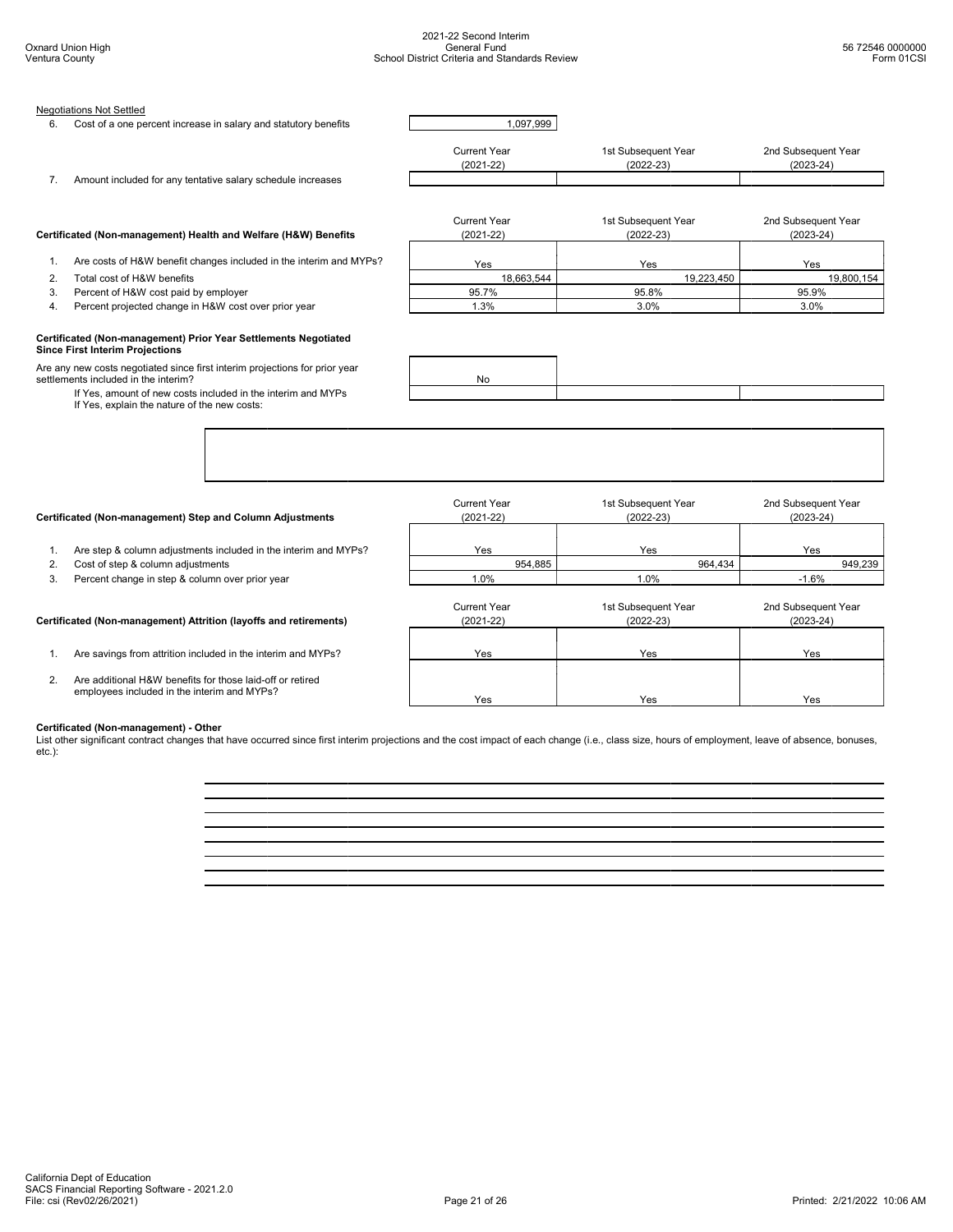|                                                                                                                                                                                                                                                                 |                                                                                                                                                                                      |                                                                        | S8B. Cost Analysis of District's Labor Agreements - Classified (Non-management) Employees                                                                                                                                                                                                                                                                                  |                                      |                                      |                                      |                                      |
|-----------------------------------------------------------------------------------------------------------------------------------------------------------------------------------------------------------------------------------------------------------------|--------------------------------------------------------------------------------------------------------------------------------------------------------------------------------------|------------------------------------------------------------------------|----------------------------------------------------------------------------------------------------------------------------------------------------------------------------------------------------------------------------------------------------------------------------------------------------------------------------------------------------------------------------|--------------------------------------|--------------------------------------|--------------------------------------|--------------------------------------|
|                                                                                                                                                                                                                                                                 |                                                                                                                                                                                      |                                                                        | DATA ENTRY: Click the appropriate Yes or No button for "Status of Classified Labor Agreements as of the Previous Reporting Period." There are no extractions in this section.                                                                                                                                                                                              |                                      |                                      |                                      |                                      |
| Status of Classified Labor Agreements as of the Previous Reporting Period<br>Were all classified labor negotiations settled as of first interim projections?<br>If Yes, complete number of FTEs, then skip to section S8C.<br>If No, continue with section S8B. |                                                                                                                                                                                      |                                                                        |                                                                                                                                                                                                                                                                                                                                                                            | No                                   |                                      |                                      |                                      |
|                                                                                                                                                                                                                                                                 | Classified (Non-management) Salary and Benefit Negotiations                                                                                                                          |                                                                        | Prior Year (2nd Interim)<br>$(2020-21)$                                                                                                                                                                                                                                                                                                                                    | <b>Current Year</b><br>$(2021 - 22)$ |                                      | 1st Subsequent Year<br>$(2022 - 23)$ | 2nd Subsequent Year<br>$(2023 - 24)$ |
|                                                                                                                                                                                                                                                                 | Number of classified (non-management)<br>FTE positions                                                                                                                               |                                                                        | 489.6                                                                                                                                                                                                                                                                                                                                                                      | 519.9                                |                                      | 520.9                                | 556.9                                |
| 1a.                                                                                                                                                                                                                                                             |                                                                                                                                                                                      |                                                                        | Have any salary and benefit negotiations been settled since first interim projections?<br>If Yes, and the corresponding public disclosure documents have been filed with the COE, complete questions 2 and 3.<br>If Yes, and the corresponding public disclosure documents have not been filed with the COE, complete questions 2-5.<br>If No, complete questions 6 and 7. | No                                   |                                      |                                      |                                      |
| 1b.                                                                                                                                                                                                                                                             | Are any salary and benefit negotiations still unsettled?                                                                                                                             |                                                                        | If Yes, complete questions 6 and 7.                                                                                                                                                                                                                                                                                                                                        | Yes                                  |                                      |                                      |                                      |
| 2a.                                                                                                                                                                                                                                                             | Negotiations Settled Since First Interim Projections                                                                                                                                 |                                                                        | Per Government Code Section 3547.5(a), date of public disclosure board meeting:                                                                                                                                                                                                                                                                                            |                                      |                                      |                                      |                                      |
| 2b.                                                                                                                                                                                                                                                             | certified by the district superintendent and chief business official?                                                                                                                |                                                                        | Per Government Code Section 3547.5(b), was the collective bargaining agreement<br>If Yes, date of Superintendent and CBO certification:                                                                                                                                                                                                                                    |                                      |                                      |                                      |                                      |
| 3.                                                                                                                                                                                                                                                              | Per Government Code Section 3547.5(c), was a budget revision adopted<br>to meet the costs of the collective bargaining agreement?<br>If Yes, date of budget revision board adoption: |                                                                        |                                                                                                                                                                                                                                                                                                                                                                            | n/a                                  |                                      |                                      |                                      |
| 4.                                                                                                                                                                                                                                                              | Period covered by the agreement:                                                                                                                                                     |                                                                        | Begin Date:                                                                                                                                                                                                                                                                                                                                                                |                                      | End Date:                            |                                      |                                      |
| 5.                                                                                                                                                                                                                                                              | Salary settlement:                                                                                                                                                                   |                                                                        | <b>Current Year</b><br>$(2021 - 22)$                                                                                                                                                                                                                                                                                                                                       |                                      | 1st Subsequent Year<br>$(2022 - 23)$ | 2nd Subsequent Year<br>$(2023 - 24)$ |                                      |
|                                                                                                                                                                                                                                                                 | projections (MYPs)?                                                                                                                                                                  | Is the cost of salary settlement included in the interim and multiyear |                                                                                                                                                                                                                                                                                                                                                                            |                                      |                                      |                                      |                                      |
|                                                                                                                                                                                                                                                                 |                                                                                                                                                                                      |                                                                        | One Year Agreement<br>Total cost of salary settlement<br>% change in salary schedule from prior year                                                                                                                                                                                                                                                                       |                                      |                                      |                                      |                                      |
|                                                                                                                                                                                                                                                                 |                                                                                                                                                                                      |                                                                        | or<br><b>Multiyear Agreement</b><br>Total cost of salary settlement                                                                                                                                                                                                                                                                                                        |                                      |                                      |                                      |                                      |
|                                                                                                                                                                                                                                                                 |                                                                                                                                                                                      |                                                                        | % change in salary schedule from prior year<br>(may enter text, such as "Reopener")                                                                                                                                                                                                                                                                                        |                                      |                                      |                                      |                                      |
|                                                                                                                                                                                                                                                                 |                                                                                                                                                                                      |                                                                        | Identify the source of funding that will be used to support multiyear salary commitments:                                                                                                                                                                                                                                                                                  |                                      |                                      |                                      |                                      |
|                                                                                                                                                                                                                                                                 |                                                                                                                                                                                      |                                                                        |                                                                                                                                                                                                                                                                                                                                                                            |                                      |                                      |                                      |                                      |
|                                                                                                                                                                                                                                                                 | Negotiations Not Settled                                                                                                                                                             |                                                                        |                                                                                                                                                                                                                                                                                                                                                                            |                                      |                                      |                                      |                                      |
| 6.                                                                                                                                                                                                                                                              | Cost of a one percent increase in salary and statutory benefits                                                                                                                      |                                                                        |                                                                                                                                                                                                                                                                                                                                                                            | 361,942                              |                                      |                                      |                                      |
| 7.                                                                                                                                                                                                                                                              | Amount included for any tentative salary schedule increases                                                                                                                          |                                                                        |                                                                                                                                                                                                                                                                                                                                                                            | <b>Current Year</b><br>$(2021 - 22)$ |                                      | 1st Subsequent Year<br>$(2022 - 23)$ | 2nd Subsequent Year<br>$(2023 - 24)$ |
|                                                                                                                                                                                                                                                                 |                                                                                                                                                                                      |                                                                        |                                                                                                                                                                                                                                                                                                                                                                            |                                      |                                      |                                      |                                      |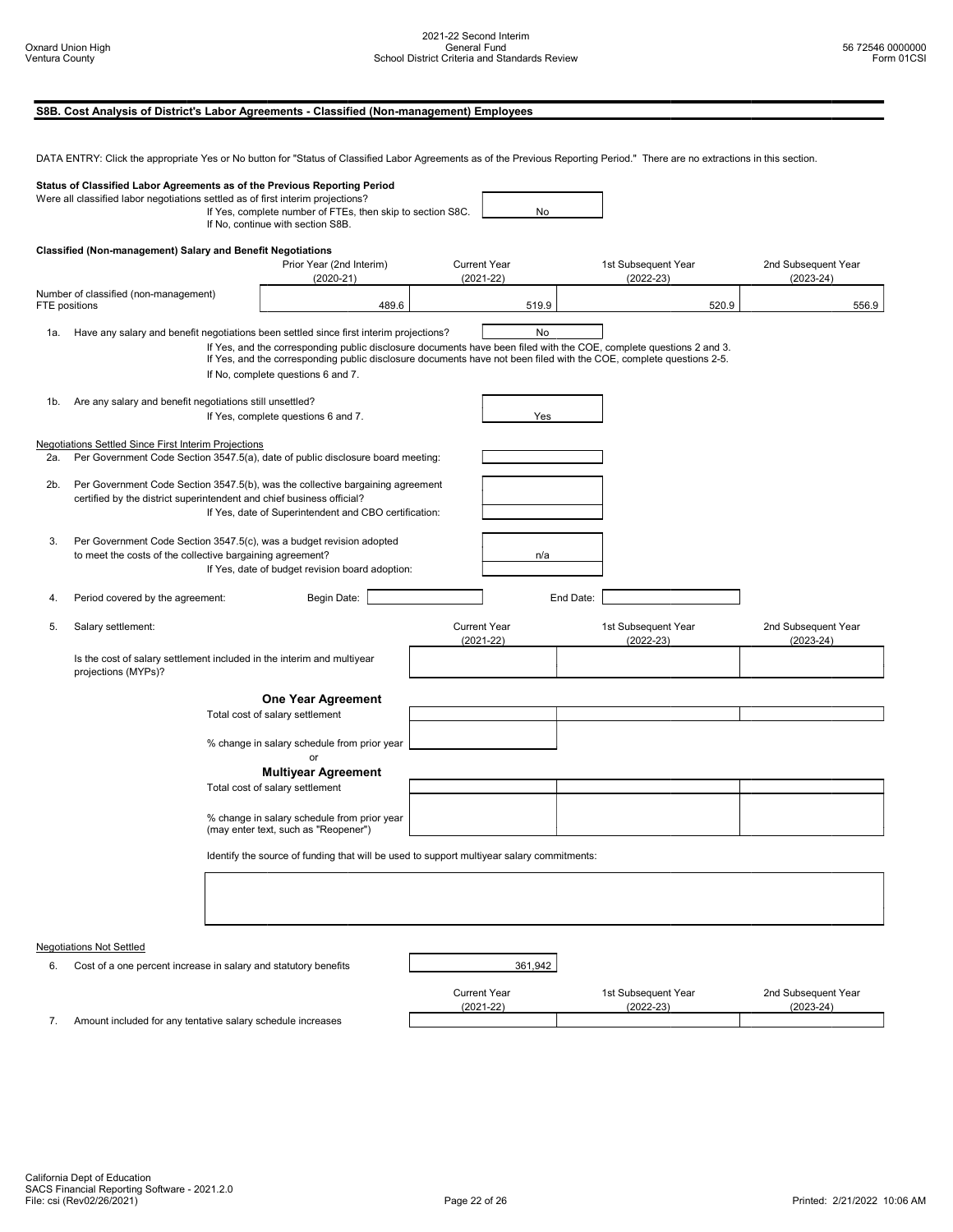| Classified (Non-management) Health and Welfare (H&W) Benefits |                                                                    | Current Year<br>$(2021 - 22)$ | 1st Subsequent Year<br>$(2022-23)$ | 2nd Subsequent Year<br>$(2023 - 24)$ |  |
|---------------------------------------------------------------|--------------------------------------------------------------------|-------------------------------|------------------------------------|--------------------------------------|--|
|                                                               | Are costs of H&W benefit changes included in the interim and MYPs? | Yes                           | Yes                                | Yes                                  |  |
|                                                               | Total cost of H&W benefits                                         | 8,470,602                     | 8.724.720                          | 8,986,462                            |  |
|                                                               | Percent of H&W cost paid by employer                               | 95.7%                         | 95.8%                              | 95.9%                                |  |
| 4.                                                            | Percent projected change in H&W cost over prior year               | .3%                           | 3.0%                               | 3.0%                                 |  |
|                                                               | Classified (Non-management) Prior Year Settlements Negotiated      |                               |                                    |                                      |  |

### Classified (Non-management) Prior Year Settlements Negotiated Since First Interim

Are any new costs negotiated since first interim for prior year settlements included in the interim?

If Yes, amount of new costs included in the interim and MYPs If Yes, explain the nature of the new costs:

| Classified (Non-management) Step and Column Adjustments                                                        | Current Year<br>$(2021 - 22)$        | 1st Subsequent Year<br>$(2022-23)$   | 2nd Subsequent Year<br>$(2023-24)$ |
|----------------------------------------------------------------------------------------------------------------|--------------------------------------|--------------------------------------|------------------------------------|
| Are step & column adjustments included in the interim and MYPs?                                                | Yes                                  | Yes                                  | Yes                                |
| Cost of step & column adjustments<br>2.                                                                        | 407,209                              | 410,263                              | 448,823                            |
| Percent change in step & column over prior year<br>3.                                                          | 0.8%                                 | 0.8%                                 | $9.4\%$                            |
| Classified (Non-management) Attrition (layoffs and retirements)                                                | <b>Current Year</b><br>$(2021 - 22)$ | 1st Subsequent Year<br>$(2022 - 23)$ | 2nd Subsequent Year<br>$(2023-24)$ |
| Are savings from attrition included in the interim and MYPs?                                                   | Yes                                  | Yes                                  | Yes                                |
| Are additional H&W benefits for those laid-off or retired<br>2.<br>employees included in the interim and MYPs? | Yes                                  | Yes                                  | Yes                                |

**Classified (Non-management) - Other**<br>List other significant contract changes that have occurred since first interim and the cost impact of each (i.e., hours of employment, leave of absence, bonuses, etc.):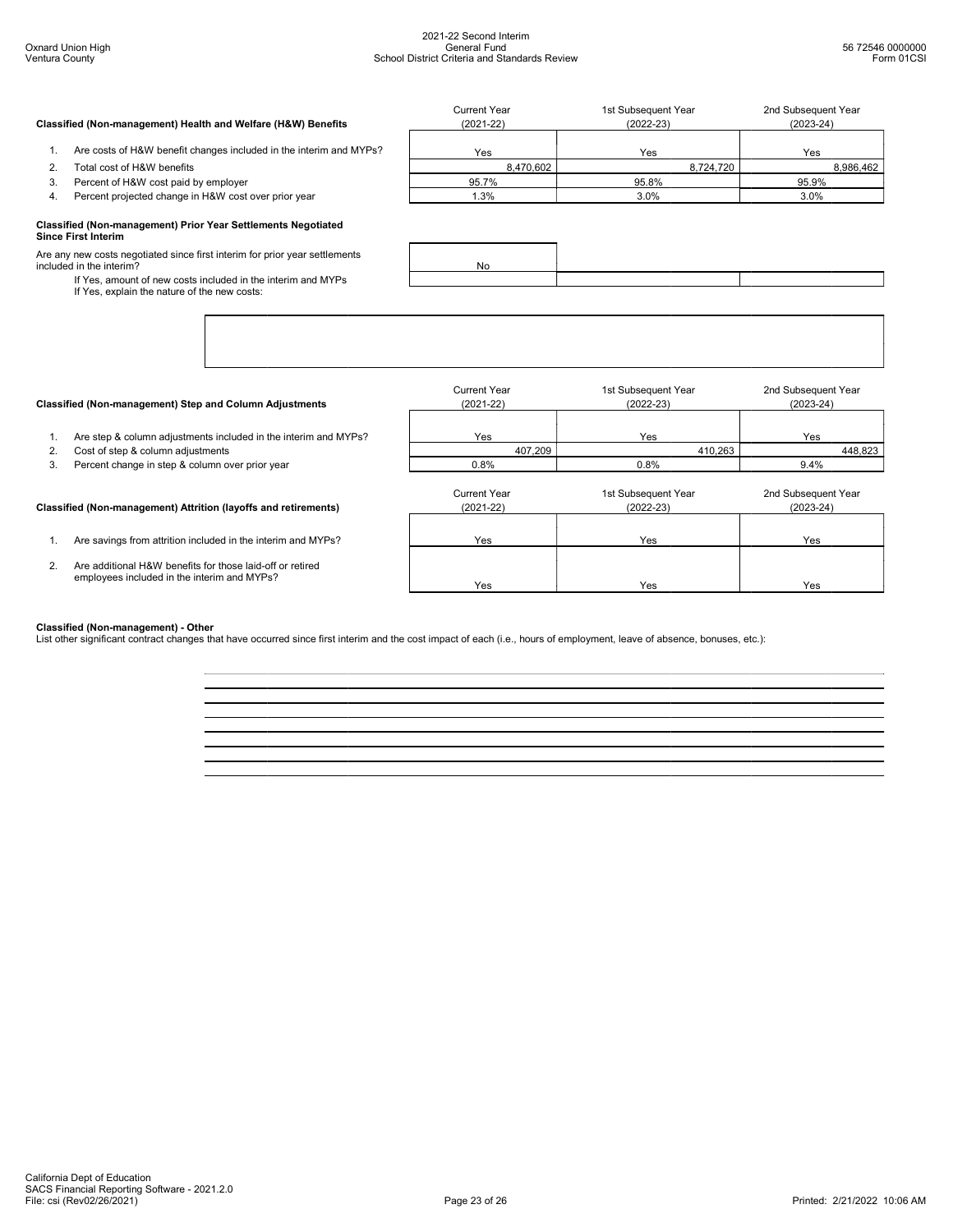# S8C. Cost Analysis of District's Labor Agreements - Management/Supervisor/Confidential Employees

DATA ENTRY: Click the appropriate Yes or No button for "Status of Management/Supervisor/Confidential Labor Agreements as of the Previous Reporting Period." There are no extractions in this section.

|                                                                     | Status of Management/Supervisor/Confidential Labor Agreements as of the Previous Reporting Period<br>Were all managerial/confidential labor negotiations settled as of first interim projections?<br>If Yes or n/a, complete number of FTEs, then skip to S9.<br>If No, continue with section S8C. |                                                                                   |                     | n/a                 |                     |                     |
|---------------------------------------------------------------------|----------------------------------------------------------------------------------------------------------------------------------------------------------------------------------------------------------------------------------------------------------------------------------------------------|-----------------------------------------------------------------------------------|---------------------|---------------------|---------------------|---------------------|
|                                                                     | Management/Supervisor/Confidential Salary and Benefit Negotiations                                                                                                                                                                                                                                 |                                                                                   |                     |                     |                     |                     |
|                                                                     |                                                                                                                                                                                                                                                                                                    | Prior Year (2nd Interim)                                                          | <b>Current Year</b> |                     | 1st Subsequent Year | 2nd Subsequent Year |
|                                                                     |                                                                                                                                                                                                                                                                                                    | $(2020-21)$                                                                       | $(2021 - 22)$       |                     | $(2022-23)$         | $(2023 - 24)$       |
| Number of management, supervisor, and<br>confidential FTE positions |                                                                                                                                                                                                                                                                                                    | 63.0                                                                              | 66.0                |                     | 67.0                | 68.0                |
| 1a.                                                                 | Have any salary and benefit negotiations been settled since first interim projections?                                                                                                                                                                                                             | If Yes, complete question 2.                                                      |                     | n/a                 |                     |                     |
|                                                                     |                                                                                                                                                                                                                                                                                                    | If No, complete questions 3 and 4.                                                |                     |                     |                     |                     |
| 1b.                                                                 | Are any salary and benefit negotiations still unsettled?                                                                                                                                                                                                                                           | If Yes, complete questions 3 and 4.                                               |                     | n/a                 |                     |                     |
|                                                                     | <b>Negotiations Settled Since First Interim Projections</b>                                                                                                                                                                                                                                        |                                                                                   |                     |                     |                     |                     |
| 2.                                                                  | Salary settlement:                                                                                                                                                                                                                                                                                 |                                                                                   | <b>Current Year</b> |                     | 1st Subsequent Year | 2nd Subsequent Year |
|                                                                     |                                                                                                                                                                                                                                                                                                    |                                                                                   | $(2021 - 22)$       |                     | $(2022-23)$         | $(2023 - 24)$       |
|                                                                     | Is the cost of salary settlement included in the interim and multiyear<br>projections (MYPs)?                                                                                                                                                                                                      |                                                                                   |                     |                     |                     |                     |
|                                                                     |                                                                                                                                                                                                                                                                                                    | Total cost of salary settlement                                                   |                     |                     |                     |                     |
|                                                                     |                                                                                                                                                                                                                                                                                                    | Change in salary schedule from prior year<br>(may enter text, such as "Reopener") |                     |                     |                     |                     |
|                                                                     |                                                                                                                                                                                                                                                                                                    |                                                                                   |                     |                     |                     |                     |
|                                                                     | <b>Negotiations Not Settled</b>                                                                                                                                                                                                                                                                    |                                                                                   |                     |                     |                     |                     |
| 3.                                                                  | Cost of a one percent increase in salary and statutory benefits                                                                                                                                                                                                                                    |                                                                                   | 111,228             |                     |                     |                     |
|                                                                     |                                                                                                                                                                                                                                                                                                    |                                                                                   | <b>Current Year</b> |                     | 1st Subsequent Year | 2nd Subsequent Year |
|                                                                     |                                                                                                                                                                                                                                                                                                    |                                                                                   | $(2021 - 22)$       |                     | $(2022-23)$         | $(2023 - 24)$       |
| 4.                                                                  | Amount included for any tentative salary schedule increases                                                                                                                                                                                                                                        |                                                                                   |                     |                     |                     |                     |
|                                                                     |                                                                                                                                                                                                                                                                                                    |                                                                                   |                     |                     |                     |                     |
| Management/Supervisor/Confidential                                  |                                                                                                                                                                                                                                                                                                    | <b>Current Year</b>                                                               |                     | 1st Subsequent Year | 2nd Subsequent Year |                     |
|                                                                     | Health and Welfare (H&W) Benefits                                                                                                                                                                                                                                                                  |                                                                                   | $(2021 - 22)$       |                     | $(2022 - 23)$       | $(2023 - 24)$       |
| 1.                                                                  | Are costs of H&W benefit changes included in the interim and MYPs?                                                                                                                                                                                                                                 |                                                                                   |                     |                     |                     |                     |
| 2.                                                                  | Total cost of H&W benefits                                                                                                                                                                                                                                                                         |                                                                                   | Yes<br>1,491,625    |                     | Yes<br>1,536,374    | Yes<br>1,582,465    |
| 3.                                                                  | Percent of H&W cost paid by employer                                                                                                                                                                                                                                                               |                                                                                   | 95.7%               |                     | 95.8%               | 95.9%               |
| 4.<br>Percent projected change in H&W cost over prior year          |                                                                                                                                                                                                                                                                                                    | 1.3%                                                                              |                     | 3.0%                | 3.0%                |                     |
|                                                                     |                                                                                                                                                                                                                                                                                                    |                                                                                   |                     |                     |                     |                     |
|                                                                     | Management/Supervisor/Confidential                                                                                                                                                                                                                                                                 |                                                                                   | <b>Current Year</b> |                     | 1st Subsequent Year | 2nd Subsequent Year |
|                                                                     | <b>Step and Column Adjustments</b>                                                                                                                                                                                                                                                                 |                                                                                   | $(2021 - 22)$       |                     | $(2022 - 23)$       | $(2023 - 24)$       |
|                                                                     |                                                                                                                                                                                                                                                                                                    |                                                                                   |                     |                     |                     |                     |
| 1.                                                                  | Are step & column adjustments included in the interim and MYPs?                                                                                                                                                                                                                                    |                                                                                   | Yes                 |                     | Yes                 | Yes                 |
| 2.                                                                  | Cost of step & column adjustments<br>Percent change in step and column over prior year                                                                                                                                                                                                             |                                                                                   | 39,958<br>0.6%      |                     | 46,024<br>0.5%      | 52,090<br>0.6%      |
|                                                                     |                                                                                                                                                                                                                                                                                                    |                                                                                   |                     |                     |                     |                     |
|                                                                     |                                                                                                                                                                                                                                                                                                    |                                                                                   |                     |                     |                     |                     |
|                                                                     | Management/Supervisor/Confidential                                                                                                                                                                                                                                                                 |                                                                                   | <b>Current Year</b> |                     | 1st Subsequent Year | 2nd Subsequent Year |
|                                                                     | Other Benefits (mileage, bonuses, etc.)                                                                                                                                                                                                                                                            |                                                                                   | $(2021 - 22)$       |                     | $(2022-23)$         | $(2023 - 24)$       |
| 1.                                                                  | Are costs of other benefits included in the interim and MYPs?                                                                                                                                                                                                                                      |                                                                                   | Yes                 |                     | Yes                 | Yes                 |
| 2.                                                                  | Total cost of other benefits                                                                                                                                                                                                                                                                       |                                                                                   | 78,262              |                     | 79,634              | 80,624              |
| 3.                                                                  | Percent change in cost of other benefits over prior year                                                                                                                                                                                                                                           |                                                                                   | 5.8%                |                     | 1.8%                | 1.2%                |
|                                                                     |                                                                                                                                                                                                                                                                                                    |                                                                                   |                     |                     |                     |                     |
|                                                                     |                                                                                                                                                                                                                                                                                                    |                                                                                   |                     |                     |                     |                     |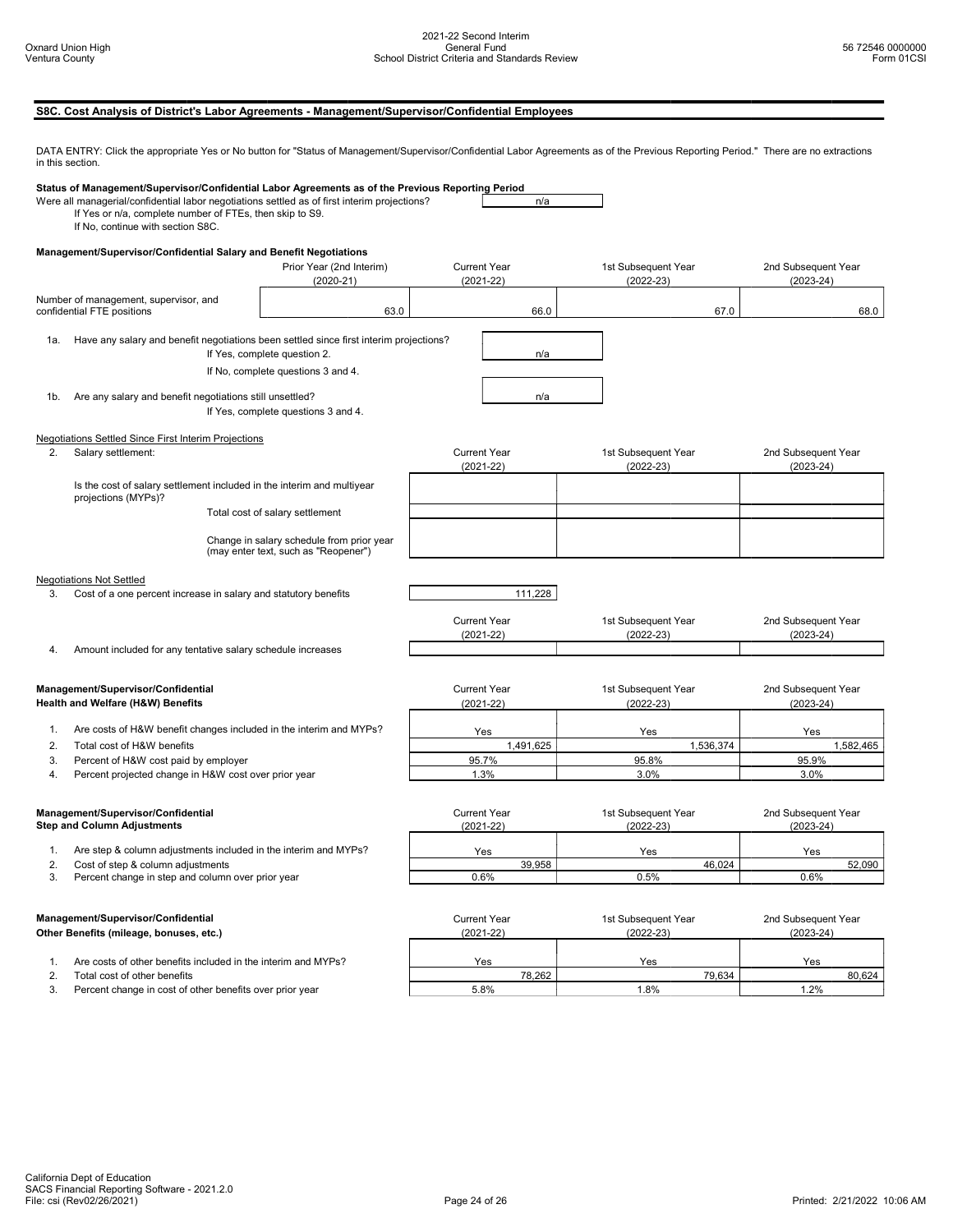# S9. Status of Other Funds

Analyze the status of other funds that may have negative fund balances at the end of the current fiscal year. If any other fund has a projected negative fund balance, prepare an interim report and multiyear projection for that fund. Explain plans for how and when the negative fund balance will be addressed.

# S9A. Identification of Other Funds with Negative Ending Fund Balances

DATA ENTRY: Click the appropriate button in Item 1. If Yes, enter data in Item 2 and provide the reports referenced in Item 1.

1. Are any funds other than the general fund projected to have a negative fund balance at the end of the current fiscal year? No

If Yes, prepare and submit to the reviewing agency a report of revenues, expenditures, and changes in fund balance (e.g., an interim fund report) and a multiyear projection report for each fund.

2. If Yes, identify each fund, by name and number, that is projected to have a negative ending fund balance for the current fiscal year. Provide reasons for the negative balance(s) and<br>explain the plan for how and when the